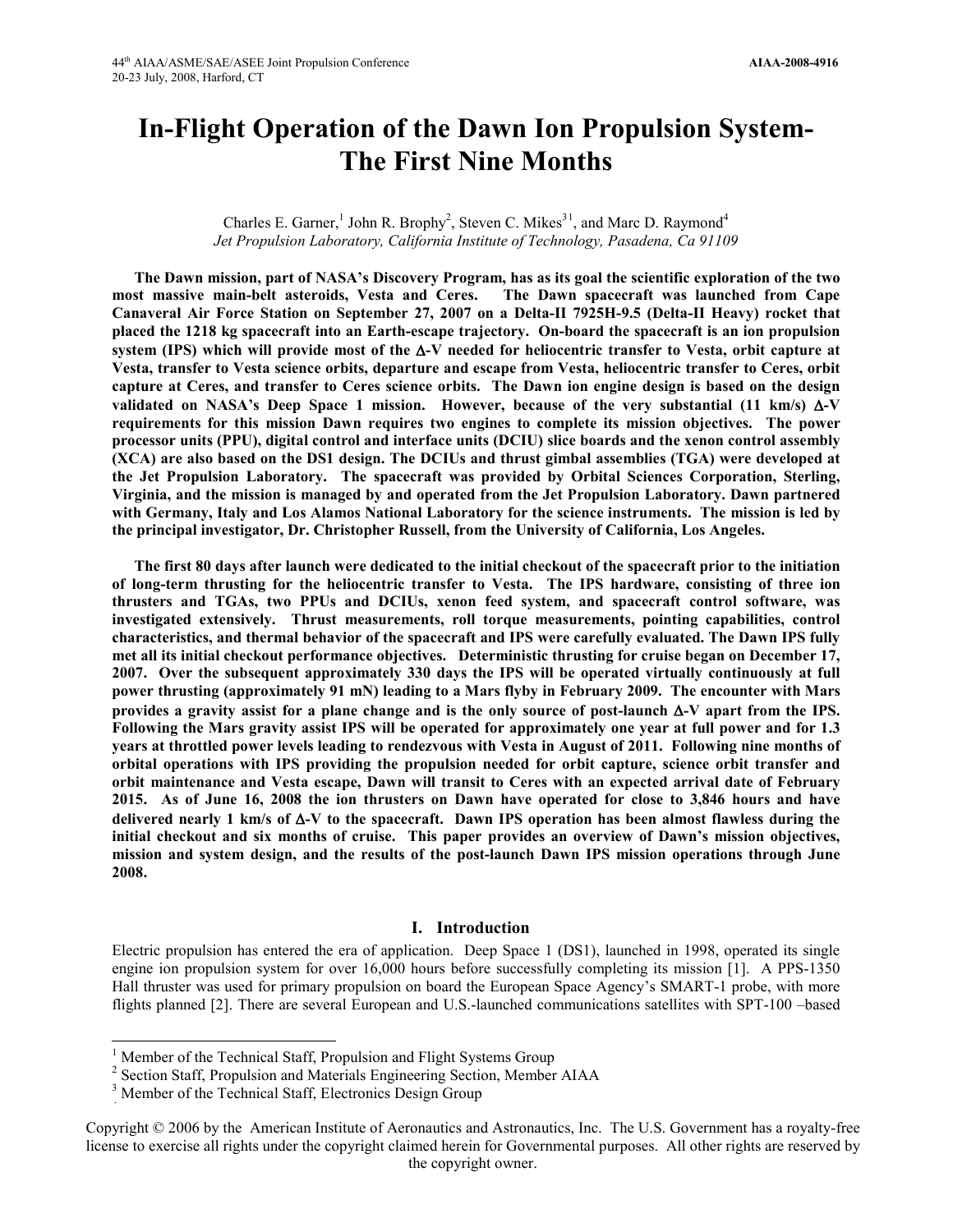propulsion modules for attitude control and orbit boosting. The Hayabusa spacecraft is returning to Earth after exploring comet Hyabusa [3] and employs cathode-less ion engines for primary propulsion. Several communications satellites including the Boeing 702 bus and the Japanese ETS-VIII include ion thrusters for northsouth station keeping.

The Dawn mission is the ninth project in NASA's Discovery Program. The Dawn mission has as its goal the scientific exploration of the main-belt asteroid Vesta and the dwarf planet Ceres for clues about the formation and evolution of the early solar system. To realize these science goals the Dawn spacecraft must rendezvous with and orbit both asteroids. Dawn will be the first mission to orbit a main belt asteroid and the first to orbit two extraterrestrial bodies.

The goal of the Discovery Program is to achieve important space science launching many smaller missions using fewer resources and shorter development times than past projects with comparable objectives [4]. The combination of low-cost, cost caps, and short development times presents substantial challenges to an ambitious mission such as Dawn. The Dawn mission is enabled using a three-engine ion propulsion system (IPS) on-board the spacecraft which will provide most of the velocity change (∆-V) needed for heliocentric transfer to Vesta, orbit capture at Vesta, transfer to Vesta science orbits, orbit escape and departure from Vesta, heliocentric transfer to Ceres, orbit capture at Ceres, and transfer to Ceres science orbits.

The Dawn spacecraft was launched from Cape Canaveral Air Force Station on September 27, 2007. The first 80 days of the mission were dedicated to a comprehensive spacecraft and IPS subsystem checkout. Cruise operations for deterministic thrusting began December 17, 2007 leading to a Mars flyby in February 2009, a rendezvous with Vesta in August 2011, and a rendezvous with Ceres in February 2015. The end of the primary mission is scheduled for July 2015. This paper presents a summary of the Dawn mission objectives, mission plan, IPS system summary, and operations for the first nine months including three months of checkout and six months of cruise.

## **II. Mission and Flight System Overview**

The mission and flight system are described in detail in References 5-7, and are summarized here. Vesta is the second most massive main belt asteroid with a mean diameter of 530 km, is the brightest asteroid, and is occasionally visible from Earth to the naked eye. Analyses of meteorites thought to originate from Vesta indicate that Vesta is a rocky body with a history of vulcanism. Ceres, with a diameter of 950 km, is the largest and most massive body in the asteroid belt. Ceres is classified as one of three dwarf planets in our solar system, and appears to have survived largely intact since its formation with microwave measurements indicating the possibility of clay and on or near the surface, and shape studies suggest it may have a large inventory of water, making Ceres a valuable body to investigate to determine the materials and processes at work at the beginning of the formation of the solar system. The goal of the Dawn mission is to investigate and compare these two very different bodies in the asteroid belt to answer questions about the evolution of our solar system. The science underlying the Dawn mission as well as descriptions of the current understanding of Vesta and Ceres have been described in detail elsewhere [6,7]. Dawn is led by its principal investigator, Dr. Christopher Russell, of the University of California, Los Angeles (UCLA), who has overall responsibility for the mission. The Jet Propulsion Laboratory (JPL) was responsible for the spacecraft and science payload development, safety and mission assurance, project systems engineering, mission design, and navigation development, and is responsible for mission operations system development and mission operations.

Orbital Sciences Corporation (Orbital), Sterling, VA, was responsible for developing the spacecraft bus, flight system integration and testing, and launch operations. The Dawn flight system is shown in Figure 1. The spacecraft is based on Orbital's STAR-2 satellite platform series. This platform is used primarily for low Earth orbit and geosynchronous Earth orbit missions but has the design flexibility for use on NASA science missions [8]. The four composite panels comprising the X and Y sides of the spacecraft are attached to a graphite composite core cylinder that houses the main xenon tank and hydrazine tank. The solar array (SA) consists of two large panel assemblies approximately  $18m^2$  each and measuring almost 20m tip to tip with triple junction cells providing approximately 10.3 kW of power at one astronomical unit (AU) and 1.3 kW for operations at Ceres. Articulation of the solar arrays is about the Y-axis. The spacecraft electrical power system includes unregulated high voltage power to the IPS and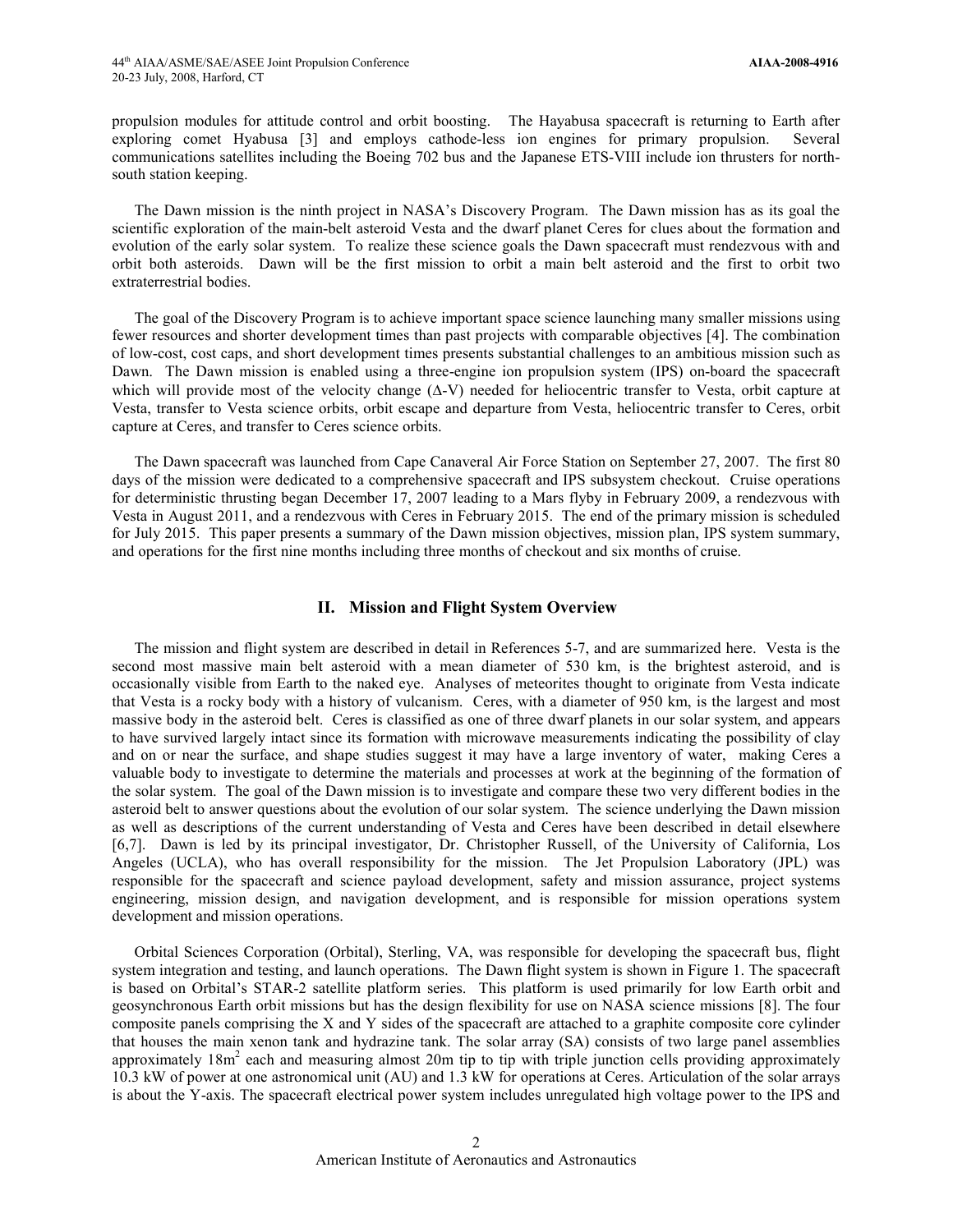regulated low voltage power for spacecraft subsystems. A nickel-hydride battery provided power during launch and supplements low voltage power to the spacecraft if the spacecraft low voltage bus drops below minimum values.

The spacecraft attitude control system (ACS) employs both reaction wheel assemblies (RWA) and mechanical gyros for three-axis control of the spacecraft and, as will be explained later, makes use of IPS for pitch and yaw control during normal IPS thrusting. The reaction control system (RCS) uses hydrazine thrusters for direct three axis control of the spacecraft and is used primarily for desaturating the reaction wheels but can be used at other times, such as for orbit control or time-critical maneuvers that require faster spacecraft slew rates than ACS can provide. The spacecraft launched with 45 kg of hydrazine on-board for RCS use on this eight-year-long mission.

The Dawn spacecraft science instrument complement includes two framing cameras (FC) from Germany for imaging science, navigation, and topographical data, a gamma ray and neutron detector (GRaND) from Los Alamos National Laboratory for determining the location and abundances of key elements including hydrogen, a possible indicator of water, and a visual and infrared spectrometer (VIR) from Italy for surface mineralogy measurements. The FC and GRaND instruments are located on the  $+Z$  panel of the spacecraft, and the VIR instrument is located on the –X panel. All instruments are mounted so the centers of their fields of view are aligned with the spacecraft's +*Z*  axis. A mass summary for the Dawn flight system is provided in Table 1.

| Description                  | Mass, kg |
|------------------------------|----------|
| Spacecraft and avionics      | 573      |
| Science instruments          | 46       |
| Hydrazine                    | 45       |
| Ion Propulsion System        | 129      |
| Xenon                        | 425      |
| Flight System mass at Launch | 1218     |

Table 1. Dawn Flight System Mass at Launch

The Dawn ion propulsion subsystem is described in detail in Reference 9-11 and is shown in the block diagram in Figure 2. The IPS subsystem is based on the single-engine ion propulsion system flown successfully on the DS1 mission [12,13], that was modified for multiple thrusters and supporting hardware. The Dawn IPS subsystem includes three 30-cm-diameter xenon ion thrusters operated one at a time, two PPUs, two DCIUs, three TGAs for two-axis control, an XCA for controlling xenon flow to the engines, and a xenon storage tank. The ion thrusters and the PPUs are based on technology developed by NASA [13], and engineered and fabricated for flight by L3 Communications Electron Technologies (L3), Inc., Torrance, CA, with minimal modifications to their designs from DS1. The PPUs convert high voltage solar array power to the voltages and currents needed by the ion thrusters and are mounted to a plate on the  $-Y$  panel of the spacecraft with temperature controlled by the spacecraft thermal control system using louvers, heat pipes and radiators.

A titanium composite-overwrap xenon tank, newly developed for Dawn, with a volume of 266 liters, was mounted inside the core structure of the spacecraft and loaded with 425 kg of xenon at launch. The ratio of tank mass to xenon mass is an astounding 0.05 and represents a true breakthrough in total IPS system mass reduction. The xenon feed system is based on the DS1 design but was modified to operate multiple thrusters. It includes an XCA placed inside the spacecraft core cylinder with two 3.7-liter plenum tanks identical to those flown on DS1, and uses the same xenon flow rate control design to control pressure to flow rate control devices (fixed flow orifices), latch valves and solenoid valves (similar to those used on DS1), service valves, interconnecting tubing, and nine flexible propellant lines (three for each thruster across the TGA interface). The center-mounted thruster is designated FT3, and can be powered by either PPU. The outboard thrusters are designated FT1 on the –X panel and FT2 on the +X panel. Each thruster is mounted to a TGA with two struts to each thruster gimbal pad in a hexapodtype configuration (six struts total per ion thruster). Actuators driven by electronics cards in the DCIU that are commanded by the spacecraft ACS are used to articulate two pairs of the TGA struts for 2-axis control of the thrust pointing vector.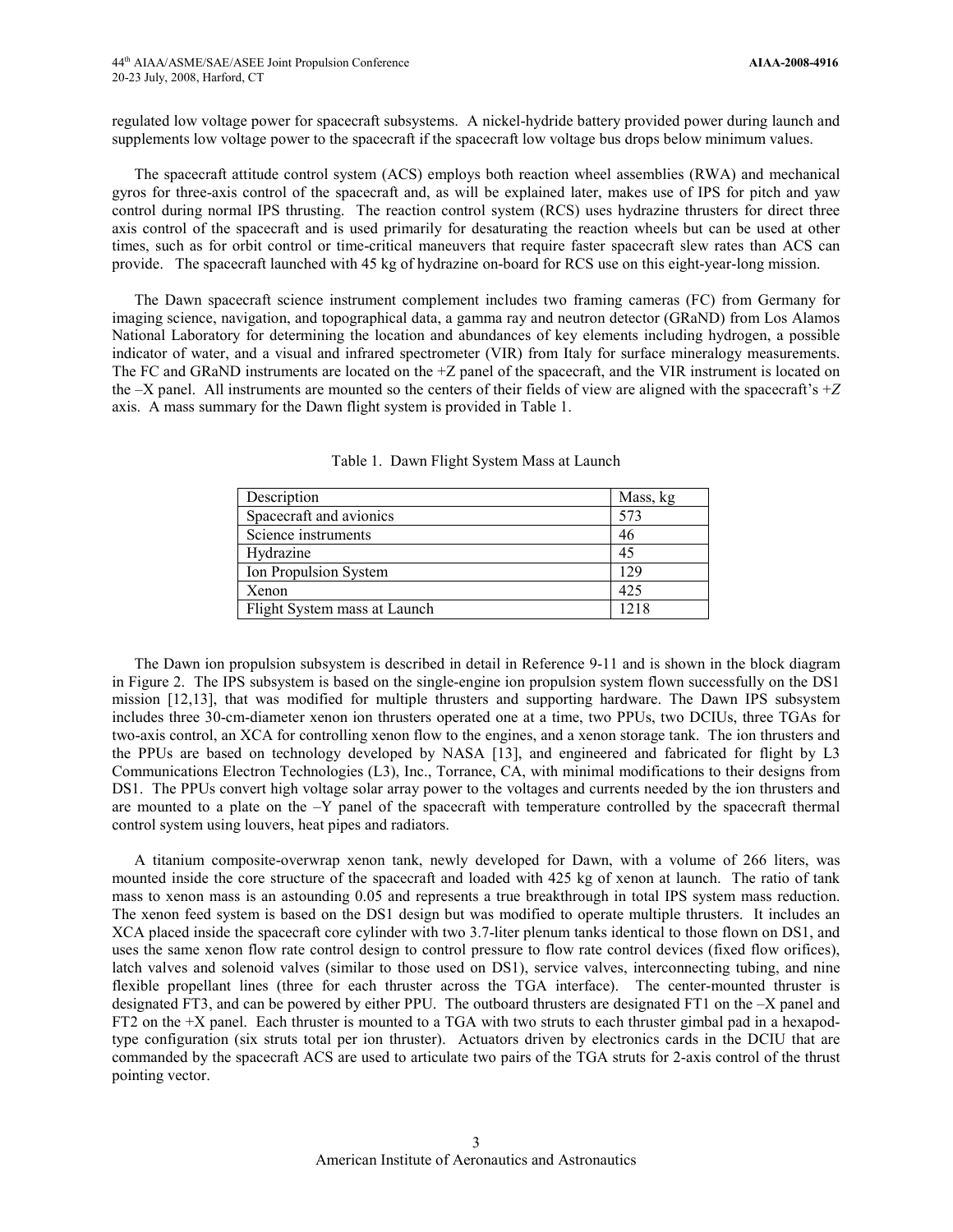

Figure 1. Schematic diagram of the Dawn flight system, from [6].

American Institute of Aeronautics and Astronautics 4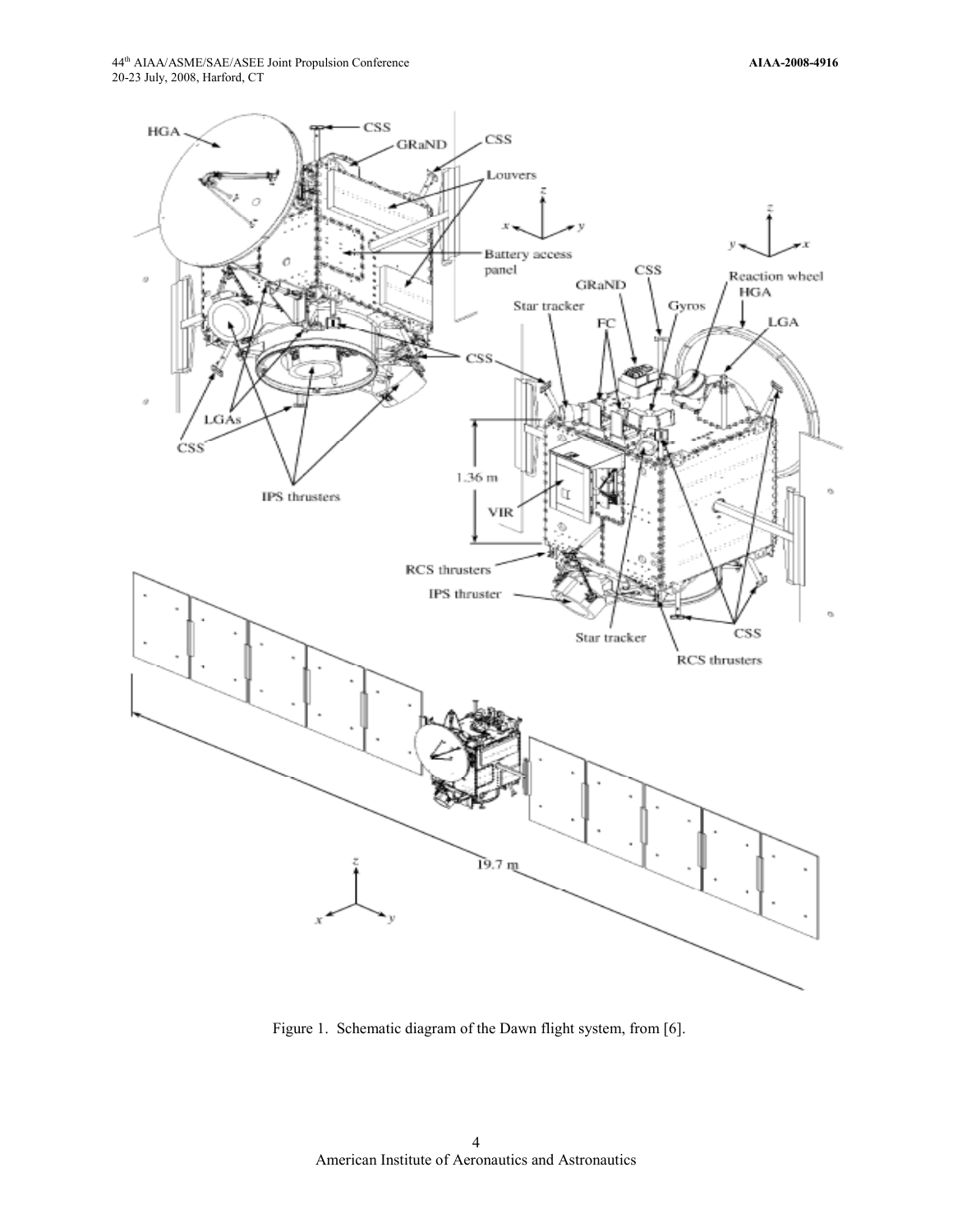

Figure 2. Block diagram of the Dawn IPS subsystem.

The two DCIUs, which accept commands from the spacecraft, command the PPU supplies, operate the valves on the XCA and actuators on the TGAs, return IPS subsystem telemetry and serve as a pass-through for spacecraft commands to the TGAs, were designed and fabricated at JPL. The design was modified substantially from the DS1 design to meet the multi-engine system functionality and cross-strapping required for Dawn. Each DCIU interfaces to a single PPU, to the XCA components and xenon high pressure subassembly, and to each of the three TGAs. Each DCIU provides low voltage power to its corresponding PPU. Only one DCIU is powered up and operated at a time and the unused DCIU is left in an unpowered state. The DCIUs include software needed for automatic and autonomous control of IPS including thruster power levels, flow system valve actuation, and XCA flow control settings. Both DCIUs are mounted next to the PPUs to the same thermally-controlled plate within the core structure of the spacecraft.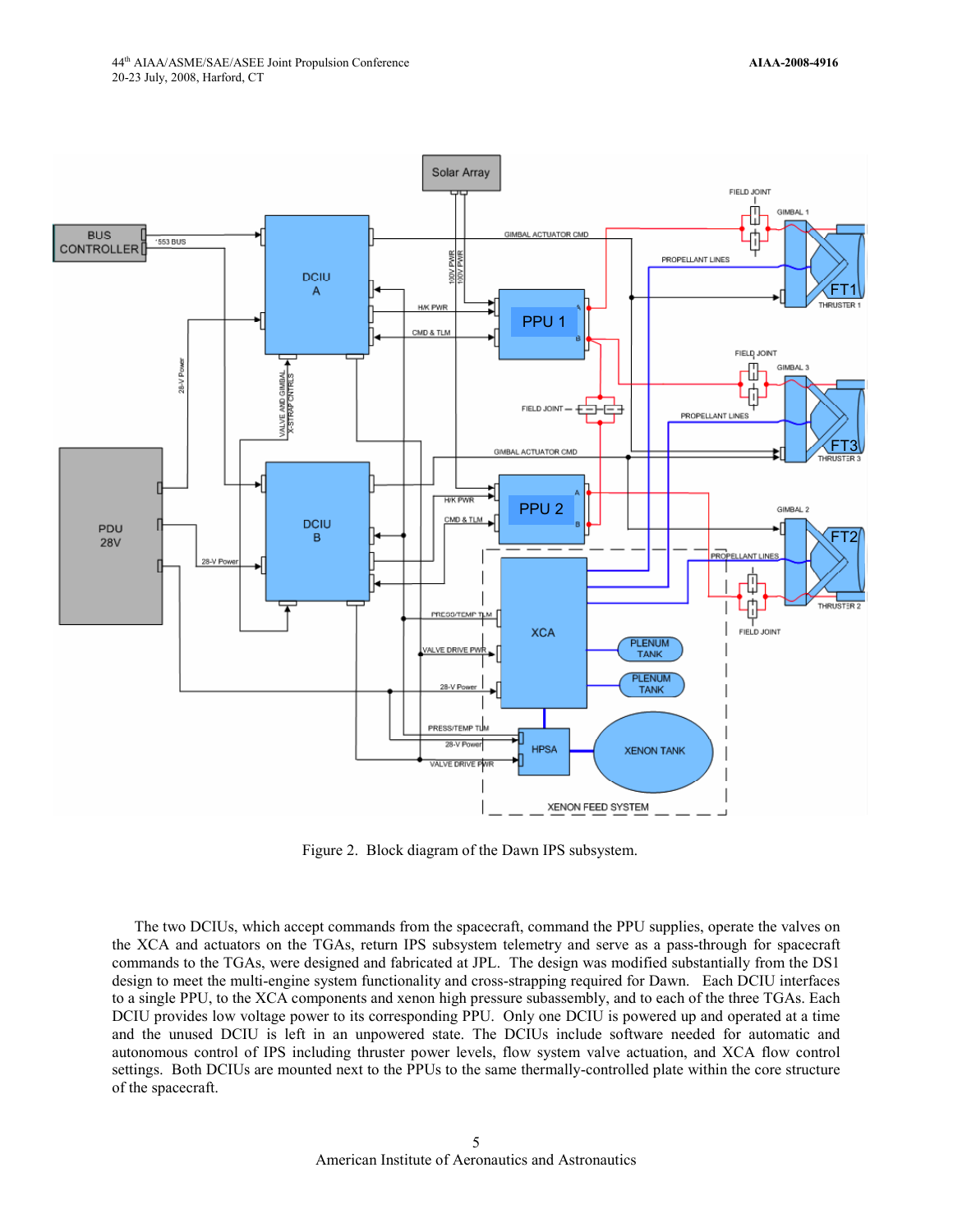The Dawn ion propulsion system is designed to be single-fault-tolerant. Ion thrusters using the 30-cm-diameter NASA design were operated for 16,265 hours on the DS1 mission [1] and 30,352 hours in an extended life test [14], however the Dawn mission requires 389 kg (Table 2) or 194.5 kg per ion thruster if one thruster fails at the beginning of the mission. To accomplish the mission at least two ion thrusters, two TGAs, one PPU, and one DCIU must be fully functional throughout the mission [11]. Analyses [15] and test data [14] indicate that a two-engine IPS can perform the Dawn mission with a low risk of failure due to ion thruster wear if the thrusters and PPUs are crossstrapped as shown in Figure 2 such that the loss of one thruster or PPU does not impact successful operation of the remaining two ion thrusters or PPU. One of the thrusters, designated FT3, is mounted to the center of the –Z end of the spacecraft and the other two ion thrusters are mounted externally and are designated FT1 for the thruster on the – X panel and FT2 for the thruster mounted to the +X panel (Figure 2). Each PPU is connected directly to the High Voltage Electronics Assembly (HVEA) which provides unregulated solar array power to the PPUs. FT3 can be powered by either of the two PPUs, while FT1 is connected only to PPU-1 and FT2 is connected only to PPU-2. The high voltage harnesses connecting the PPUs to the ion thrusters appear as the red lines in Figure 2. Only one of the PPUs is powered on at any time, and the unused PPU is left in an unpowered state.

| Description                            | Xenon Allocation |
|----------------------------------------|------------------|
|                                        | (kg)             |
| Initial Checkout                       | 2.7              |
| Diode Mode Operation                   | 2.7              |
| <b>Xenon Lost to Thruster Restarts</b> | 1.0              |
| Main Tank Residuals                    | 5.0              |
| Leakage                                | 10.0             |
| <b>Allocation for Vesta Operations</b> | 14.5             |
| Allocation for Ceres Operations        | 10.5             |
| Deterministic Interplanetary Thrusting | 358.0            |
| Margin                                 | 20.8             |
| Total                                  | 425.2            |

The mission trajectory planned for Dawn is shown in Figure 3, and a list of important mission phases is summarized in Table 3 below.

|  |  |  | Table 3. Dawn Mission Summary |
|--|--|--|-------------------------------|
|--|--|--|-------------------------------|

| Description                     | Time Period         | Distance<br>$S/C$ to Sun<br>AU | Power<br>Level<br>To IPS<br>kW | Comments                           |
|---------------------------------|---------------------|--------------------------------|--------------------------------|------------------------------------|
| Launch                          | 09/27/2007          |                                |                                |                                    |
| Initial Checkout                | 09/2007--12/2007    | $1 - 1.16$                     | 2.6                            | $\Delta$ -V = 0.04 km/s (From IPS) |
| Cruise to MGA                   | 12/2007--11/2008    | $1.16 - 1.68$                  | 2.6                            | $\Delta$ -V = 1.74 km/s (From IPS) |
| Mars Gravity Assist             | 11/2008--06/2009    | $1.37 - 1.60$                  | NA.                            | Mars flyby February 2009           |
| Cruise to Vesta                 | 06/2009--08/2011    | $1.40 - 2.26$                  | $2.6 - 1.7$                    | $\Delta$ -V =4.7 km/s (From IPS)   |
| <b>Vesta Science Operations</b> | $08/2011 - 06/2012$ | 2.26-2.51                      | $1.7 - 1.3$                    | $\Delta$ -V = 0.48 km/s (From IPS) |
| Cruise to Ceres                 | $06/2012 - 02/2015$ | 2.51-2.84                      | $1.3 - 0.9$                    | $\Delta$ -V = 3.55 km/s (From IPS) |
| Ceres Science Operations        | $02/2015 - 07/2015$ | $2.84 - 2.93$                  | 0.9                            | $\Delta$ -V = 0.48 km/s (From IPS) |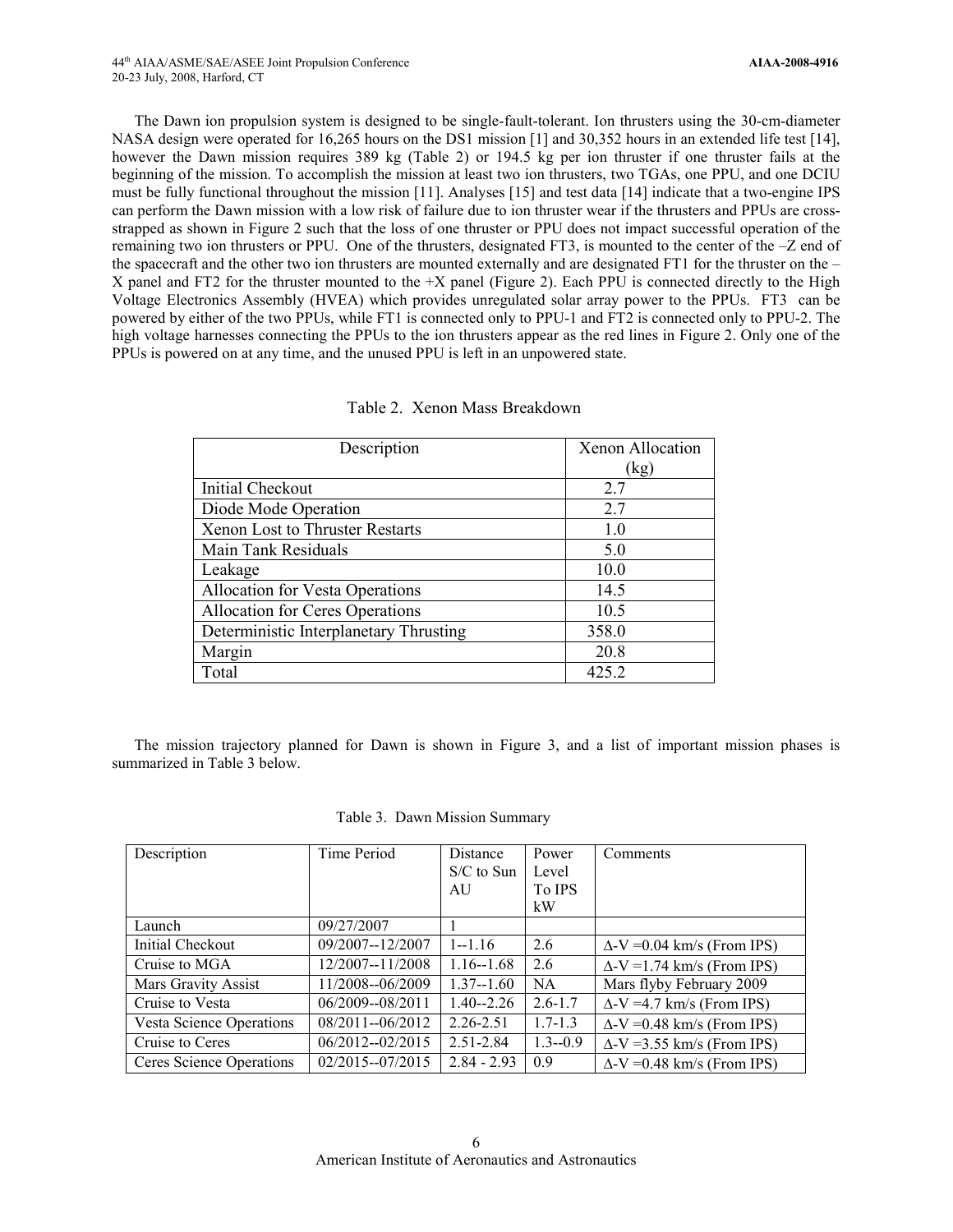

Figure 3. Diagram of the Dawn mission trajectory.

The Dawn mission has a planned duration of approximately eight years. The complete mission ∆-V, from the initial checkout (ICO) through conclusion of Ceres science operations, is approximately 12.0 km/s (Table 3). IPS provides 11.0 km/s of this ∆-V and uses approximately 389 kg of xenon for the complete mission. The ICO to verify all spacecraft subsystems including the IPS required 80 days and was completed within 80 days of launch [16]. Cruise for a Mars flyby commenced in December 2007 and will require approximately 17% of the mission ∆-V (Table 3) and xenon. Low-thrust trajectory design software yields optimum thrust vectors as a function of time throughout the mission (subject to constraints such as the performance of the IPS and the power system, thermally prohibited thrust attitudes, times that activities incompatible with thrusting are scheduled, etc.) The transfer from one heliocentric orbit to another requires a complex profile of spacecraft velocity changes; the result is that at some times in the mission, including the time around the MGA, coasting is better for the mission performance than thrusting [17]. During cruise to the Mars Gravity Assist (MGA) phase of the mission, the IPS will be operated at full power for approximately 295 days of the 335 days allocated for the MGA, which means the IPS will be operated 90% of the time during cruise to Mars. The planned trajectory for this phase of the mission results in going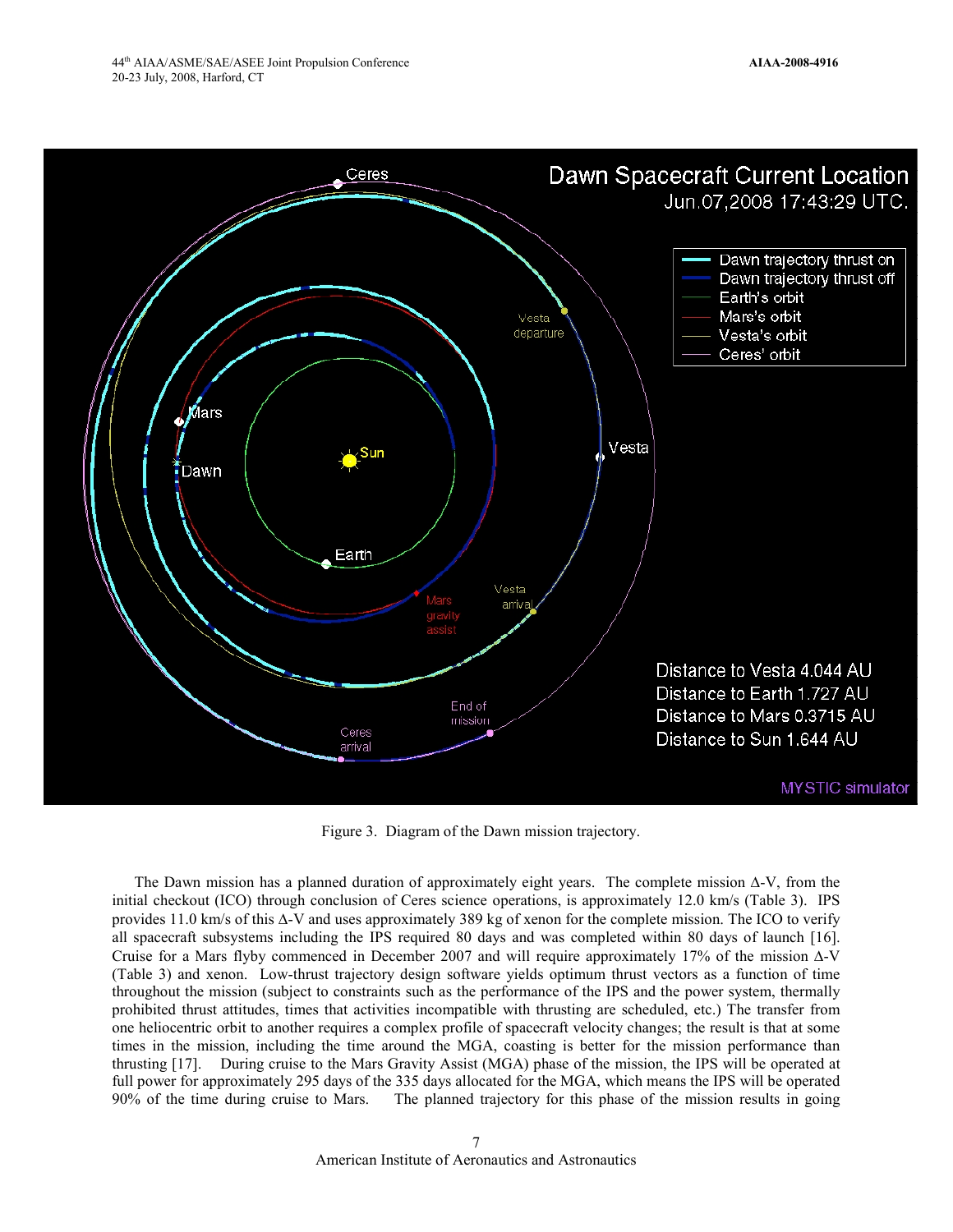outbound from the sun to a maximum of 1.68 AU in August 2008, then inbound for the MGA maneuver, leading to a Mars flyby in February 2009 with closest approach at approximately 500 km. The MGA will result in a plane change of approximately 3.5 degrees and a change in the mission ∆-V of approximately one km/s.

Thrusting for cruise to Vesta resumes in June 2009 and ends 26 months later with a Vesta rendezvous in August 2011. During the cruise to Vesta, the IPS will be operated at full power until May 2010, resulting in a total of approximately 14,000 hours of IPS operations at full power. After the spacecraft exceeds 2 AU distance from the sun, ion thruster power will be throttled for the remainder of cruise operations to Vesta due to decreased solar array output. By the time the spacecraft reaches Vesta power available to the PPUs will be about 1.7 kW. For Vesta cruise the mission operations plan calls for the IPS to be operated at a duty cycle of approximately 92% at power levels ranging between 2.5 to 1.7 kW. The remaining 8% of the time needed for cruise to Vesta is devoted to communications and data downlink to Earth, spacecraft maintenance activities, other spacecraft activities, and forced coast periods.

Upon rendezvous with Vesta the IPS will be used to spiral the Dawn spacecraft toward the asteroid for orbit capture at an altitude of approximately 15,000 km. Science observations will be conducted in three different orbital altitudes that will be reached with IPS slowly spiraling the spacecraft to the new orbital altitudes. IPS will be used with 1.5 kW input power to spiral down to the first science orbit at an altitude of approximately 2700 km. Spiral orbit transfers will bring the spacecraft to the other two science orbits, at altitudes of approximately 610 km (following one month of transfer) and 180 km (requiring two months). Within each science orbit, the IPS will be used for periodic orbit maintenance maneuvers. Following the completion of science observations in the lowest altitude orbit, the IPS will be used to raise the orbit to escape and then resume interplanetary operations. ICO activities, MGA, Vesta cruise, science, and deorbit operations will require a ∆-V of 7 km/s and 255 kg of xenon, or approximately 64% of the mission IPS ∆-V and xenon. The IPS is planned to be operated at full-power and throttled power for a total of approximately 26,000 hours from the start of cruise through Vesta escape.

Cruise to Ceres will commence after escape from Vesta in June of 2012 and end with a Ceres rendezvous in February 2015. For the first four months of cruise to Ceres the spacecraft will continue moving outward from the sun, reaching to a solar distance of approximately 2.55 AU before moving sunward to a distance of 2.44 AU and then travelling outbound again. During cruise to Ceres the IPS will be throttled in power from 1.37 kW at 2.44 AU to 0.9 kW upon arrival at Ceres, resulting in a total of approximately 21,000 hours of IPS operations at throttled power levels. Mission operations plans call for the IPS to be operated power-throttled for approximately 94% of the time during cruise to Ceres at power levels ranging from 0.9 to 1.37 kW. The remainder of the time during cruise to Ceres is devoted to communications and data downlink to Earth, spacecraft maintenance activities, etc. The operations for orbit capture and transfer to science orbits at Ceres will be similar to the procedures described for Vesta orbit activities. The outermost science orbit at Ceres is planned for an equatorial altitude of 6,400 km, the science orbit following that is at 1,300 km, and the lowest orbit around Ceres is planned for an equatorial altitude of 690 km. By the end of the mission the IPS will have operated for a planned total of approximately 48,000 hours, and will have used 389 kg of xenon. The ∆-V to be provided by the IPS for all of Ceres operations including heliocentric transfer will approach 4 km/sec, or about 36% of the total ∆-V of 11 km/s provided by the IPS.

## **III. Mission Operations-Launch Through Initial Checkout**

#### **Launch**

The Dawn spacecraft was launched from Cape Canaveral Air Force Station (Cape) on September 27, 2007 on a Delta-II 7925H-9.5 (Delta-II Heavy) launch vehicle that placed the 1,218 kg spacecraft into an Earth-escape trajectory with an aphelion of 1.62 AU, a perihelion of 1.00 AU, and an orbital inclination of 0.53 degrees. An unplanned hold on the launch made necessary by a ship moving into restricted space near the Cape was less than the substantial launch window of 29 minutes, made possible by the versatility of performing missions using the IPS.

The third stage of the launch vehicle with the Dawn spacecraft still attached was spin-stabilized around the spacecraft Z-axis to approximately 48 revolutions per minute (rpm). Through viscous coupling the spin rate of xenon in the storage tank affects the spin rate of the spacecraft in a complicated way that was modeled and tested and is discussed in detail in [18]. After a yo-yo despin and separation from the third stage, the Dawn spacecraft and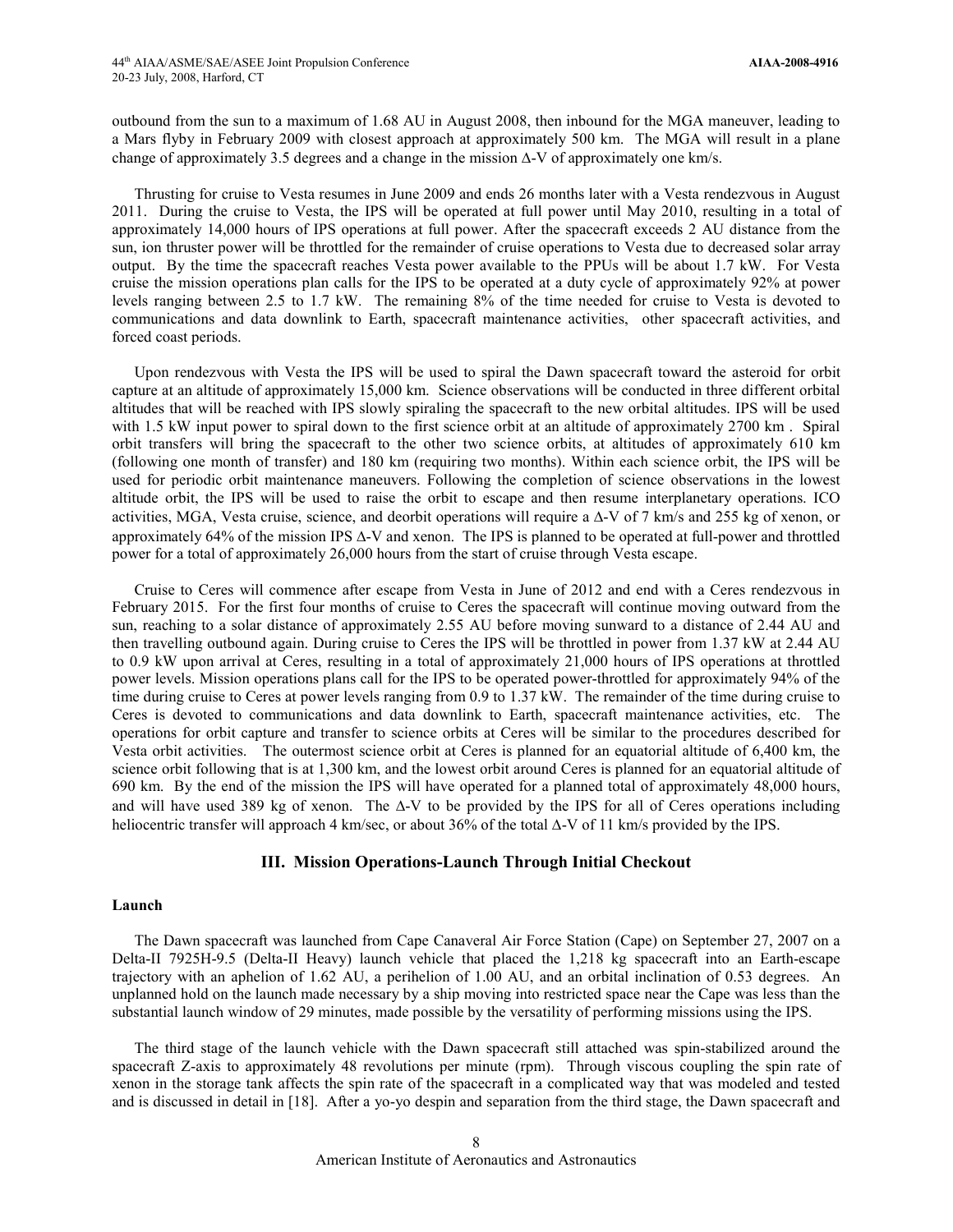xenon spin states were very close to the modeled states with the result that the hydrazine expended to place the spacecraft in a 1 revolution per hour roll was close to what was expected. The solar arrays were deployed and the spacecraft began three days of intensive verification of the spacecraft subsystems and to configure the spacecraft for remaining initial checkout activities.

#### **IPS Initial Checkout**

The 80 days following launch were devoted to an initial checkout (ICO) of spacecraft subsystems and the overall system. The IPS was a major focus of this phase of the mission. The IPS checkout is discussed in detail in [16] and is summarized here. The goals of the IPS ICO were to:

- 1. verify the health and performance of each ion thruster, DCIU, PPU, TGA, xenon tank and the XCA components
- 2. check ion thruster performance and thrust at five specific throttle levels from 0.95 to 2.5 kW
- 3. check thrust vector control, thrust pointing and roll torque
- 4. check autonomous operation of the IPS.

After checking DCIU operation and IPS status, preparing the propellant system for use, conditioning the cathodes, and moving the TGAs from their launch positions to the null location, FT3, then FT1, and finally FT2 were started and operated successfully in diode mode. Start times (from application of the igniter pulses to cathode ignition) for the FT3 neutralizer were 21 seconds for the first start, 13 seconds for the second start, and immediate ignition on all other starts. The other thruster cathodes as well as FT3's discharge cathode ignited immediately with application of the igniter pulses. FT2 operation in diode mode was limited due to the possibility of exceeding allowable thruster temperature limits from solar heating.

#### **Thruster Performance Characterization Tests in ICO**

The key electrical parameters for FT3, FT1, and FT2 over the performance characterization tests are given in [16]. The ICO data indicate that thruster and PPU performance measured in flight for all three thrusters is similar to data measured during acceptance tests. The recycle rate was initially higher than observed in acceptance testing but decreased with operating time over the course of the performance tests. The higher initial recycle rate after launch indicated particulate contamination of the thrusters during the spacecraft assembly, test, and launch operations (ATLO) [16]. The recycle rate decreased with thruster operating time as the high-voltage arcing eliminated the particulate contamination. There are no on-board instruments to measure thrust on the spacecraft. Instead, thrust was measured radiometrically for each thruster at each of five throttle levels (with the exception of FT2 in which the thrust was not measured at 2.12 kW) using the technique described in [19]. In [16] the measured thrust of each thruster is compared to the pre-flight expected values for each thruster. The flight data are in excellent agreement with the pre-flight predictions for thrust.

During normal IPS thrusting operations the spacecraft attitude in the pitch and yaw axes is controlled using a closed-loop thrust vector control system (TVC) whereby the spacecraft ACS uses attitude errors determined from the spacecraft's star tracker to command the thruster TGAs to adjust the thrust vector through the center of mass of the spacecraft. TVC was successfully demonstrated in the ICO with each thruster operating at all throttle ranges including full power with the exception noted above. The TGA duty cycles were within expected limits. Torque generated about the thruster axis (roll torque) was determined from momentum buildup in the RWAs for each thruster over a throttle range of 0.9 to 2.5 kW. The roll torque determined from each thruster meets the mission specification of 60  $\mu$ N-m at any throttle level, which is important because of limited hydrazine onboard the spacecraft, but the measured roll torque values developed by the thrusters during TVC are greater than expected based on pre-flight screen/accelerator grid hole alignment measurements. As is discussed in the Operations section the roll torque for FT3 decreased over time.

#### **Long Duration System Test**

A long duration system test (LDST) was performed to validate flight system and ground system readiness for cruise operations. In this test the spacecraft performed the following automatic and absolutely timed sequences without intervention from the operations team: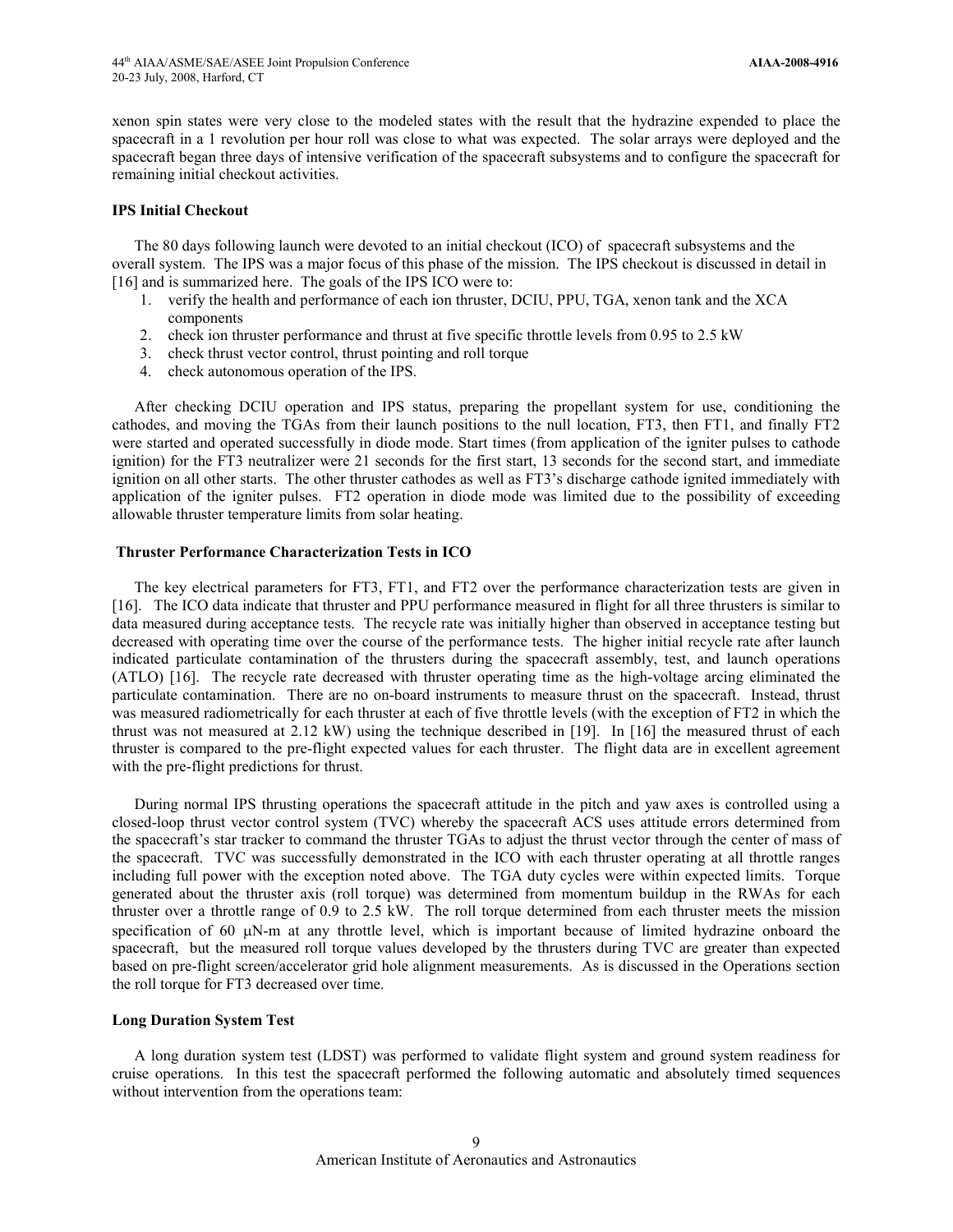- \* initiated a slew to place the spacecraft in the correct attitude for thrusting; the slew is completed shortly before the diode mode pre-heat described in the next sentence
- \* started FT3 for one hour with discharge only (diode mode) to preheat the thruster, then turned FT3 off
- \* started FT3 at full power (2.5 kW to the PPU)
- \* operated the IPS at full power in TVC mode for approximately 167 hours--one full week of operations
- \* shut off FT3 and turned the spacecraft to the telecommunications attitude to transmit spacecraft engineering data and receive new commands (approximately a six hour process)
- \* initiated a slew of the spacecraft to a new thrust attitude
- \* restarted FT3 in diode mode for a thruster preheat of one hour, then turned FT3 off
- \* restarted FT3 at full power and operated the IPS in TVC for four hours to demonstrate readiness to undertake another week's thrusting activity

The results from the LDST are discussed in detail in [16]. The entire IPS subsystem performed extremely well over the course of this test. FT3 started immediately upon application of the igniter pulses to the cathodes, and the thruster's electrical parameters were stable over the duration of the 172-hour thruster burn. As this was the first time the IPS had been operated for any substantial length of time, some unexpected observations were noted, principally that the solenoid valve regulators used to maintain the plenum tank pressures in the XCA to the proper values cycled at an unexpectedly high rate, and the xenon tank temperatures exhibited "spiking" behavior described in detail in [16]. The solenoid valve cycling behavior is discussed in more detail in the Cruise Operations section of this paper. Thrust, roll torque, TGA, PPU, and xenon flow system operations were all nominal. A validation of the spacecraft software that was not included in the LDST followed the LDST. With the IPS and other spacecraft subsystems completely functional, the flight system was ready for cruise operations.

## **IV. Cruise Operations-December 2007 through June 2008**

The mission plan through mid-2010 is summarized in Section II and calls for IPS operation at full power for approximately seven day intervals, with off-times for data playbacks and command uplinks limited to approximately six hours. The seven-day thrusting intervals are referred to as thrust arcs. The IPS will process approximately 71 kg of xenon through the MGA, which is almost half of the 150 kg of xenon mission throughput at full power. Starting in mid-2010 power available to IPS will fall below full-power values and the thrusters will be operated at reduced power. The mission plan includes several time periods of no thrusting for engineering activities that are incompatible with the IPS thrust attitude. IPS telemetry from the DCIU is stored every ten seconds and retrieved during the spacecraft data playbacks in approximately seven day intervals. As of mid-June 2008 only FT3 was operated for deterministic thrusting. Overall IPS reliability is maximized if all three thrusters are operated for equal time durations at full power [15]; the present plan calls for FT1, the thruster on the  $-X$  side of the spacecraft (Figure 1) to be operated starting late June 2008.

Cruise operations leading to a MGA started on December 17, 2007 at approximately 1.16 AU from the sun. The spacecraft was oriented such that the spacecraft's Y-axis was perpendicular to the sun/spacecraft line, a spacecraft attitude that is planned for use throughout cruise. FT3 was started with the discharge only for one hour to warm up the thruster, and was then turned off. During the diode mode pre-heat the spacecraft was slowly turned to its thrusting attitude with the thrust vector approximately 102 degrees to the sun/spacecraft line. At the conclusion of the diode mode preheat FT3 was shut off and restarted seven minutes later at full power to begin deterministic thrusting to the MGA. The spacecraft will begin a seven month coast period in November 2008 leading to a Mars flyby in February 2009; during the MGA the IPS will be operated as needed for trajectory correction maneuvers. Deterministic thrusting to Vesta will resume in June 2009. Several engineers were required through the first 80 days of the mission to staff consoles and assess the ICO data, but since the start of cruise operations most Dawn subsystems have been staffed on a part-time basis to minimize mission operations costs. The IPS has been successfully operated through June 2008 using this staffing model.

#### **IPS Subsystem Performance-PPU, Xenon Flow System, and TGAs**

Unregulated high voltage current and voltage to PPU-1 are plotted in Figure 4. The bus voltage increased by approximately 10 V as the solar range to the spacecraft changed from 1.16 AU at the start of cruise to 1.65 AU in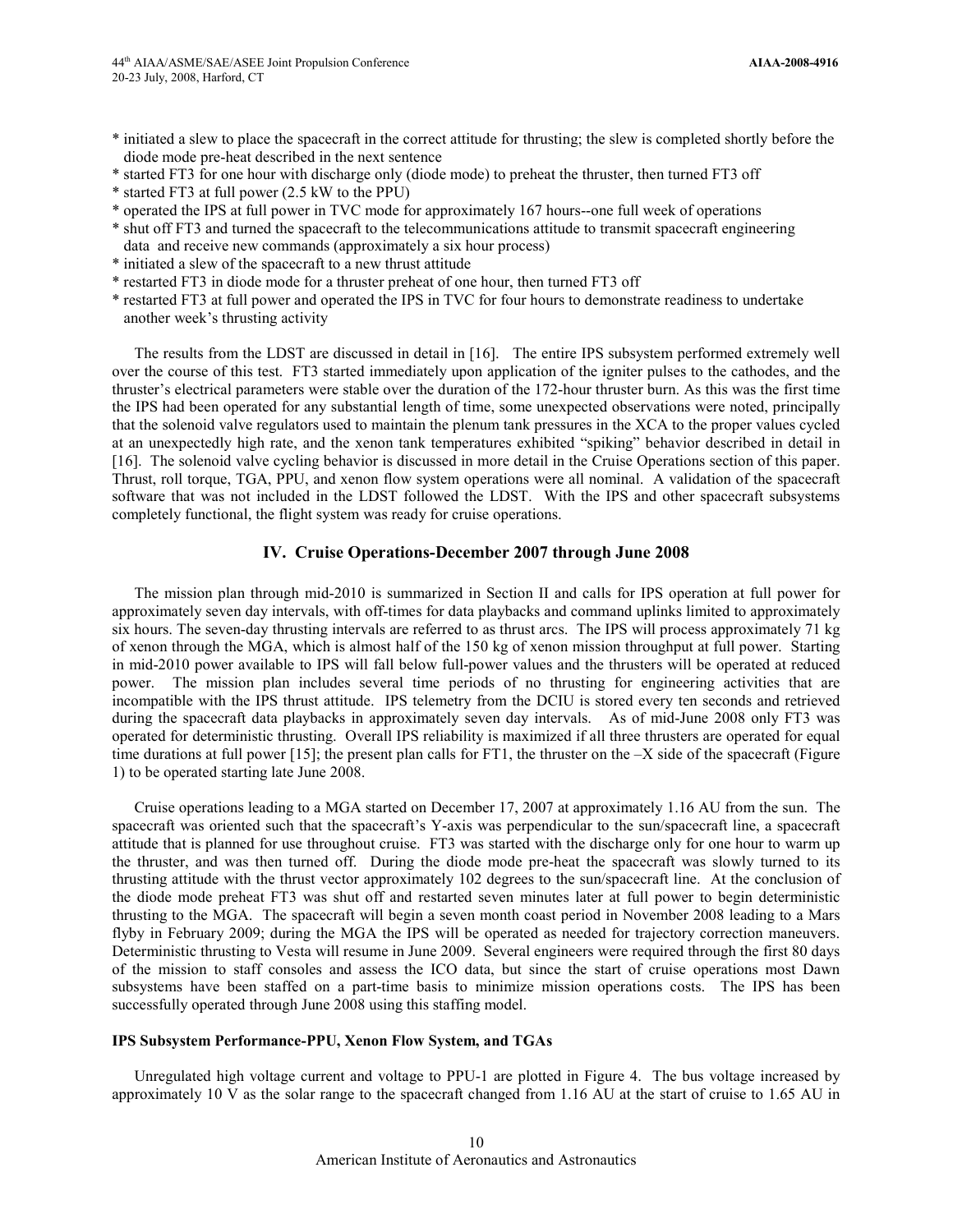late June 2008. PPU-1 input power at the start of cruise was approximately 2.28 kW and near the end of June 2008 was approximately 2.29 W, an increase of approximately 10 W that tracks with an increase in thruster discharge power. The data show that PPU-1 efficiency is similar to the efficiency measured preflight. Data from temperature sensors inside the PPU shown in Figure 5 indicate that PPU-1 temperatures have changed little during cruise. The PPU baseplate temperature sensor is mounted to the part of the PPU chassis in contact with the spacecraft thermal control surface, and has ranged between 25 and 27 degrees C with FT3 operating at full power. PPU-1 has performed flawlessly throughout cruise. The temperature of the harness connecting PPU-1 to FT3 is shown in Figure 6. The data indicate that at full power operation the harness temperature has ranged between 37.4 and 39.7 degrees C and is well within the operational temperature limits for the harness.

The xenon flow system has operated perfectly throughout cruise, with the exception of unexpectedly high solenoid valve cycling rates. Differences in pressure measurements between the three pressure transducers on each plenum tank have remained at low values, which implies that there has been no zero shift in the transducers. Solenoid valve pairs are opened and closed to regulate pressure to the xenon flow system plenum tanks. As of late June 2008 the primary solenoid valve pair used to regulate main plenum pressure has been cycled open and closed 76,000 times in cruise, and the primary solenoid valve pair for cathode plenum tank pressure regulation has cycled 22,500 times. The main solenoid valve cycle rate measured during cruise is shown in Figure 7. For both the main and cathode plenum tank regulators the solenoid valve cycle rate measured in flight is greater than expected, which may affect solenoid valve reliability if the number of cycles for the mission exceeds 1,300,000 cycles. Analyses indicate that the solenoid valve cycle rate can be reduced if the temperature of the xenon flowing through the solenoid valves is reduced. In Figure 7 the temperature of the XCA plate was reduced by 0.5 degrees C at 966 hours of cumulative beam-on time, then by 1 degree C more at hours 2,832, 3,113, and 3,433 respectively. Each time the XCA plate temperature decreased the solenoid valve cycle rate decreased. Additional reductions in the solenoid valve cycle rate may be needed pending analyses of the xenon 2-phase flow margin and the expected cycle requirements.

The TGAs have also operated flawlessly in cruise. Cumulative TGA actuator steps are shown in Figure 8. In normal operation the TGAs "dither", or rotate, a small amount around a target center. The TGAs are used to move the ion thruster vector through the spacecraft center of mass to control the spacecraft attitude in pitch and yaw (TVC mode). The spacecraft is operated in TVC mode during normal thrusting, including during desaturations of the RWAs, which occur approximately every 12 hours. TGA duty cycle has varied between 0.6% and 1%, which is at or less than the expected duty cycle of 1%. Approximately every 2 to 6 months lubricant in the actuators is redistributed by vectoring the thrusters from their null locations to the hard stops and then back to their null locations.

#### **Thruster Starts**

To date FT3 has been started in flight 64 times--48 during cruise operations to MGA--with 24 of these starts with beam extraction. All start attempts on FT3 were successful. The cathode heater preheat duration for all starts was six minutes. Both the neutralizer and discharge cathodes on FT3 have ignited within the ten-second resolution of the data on every start attempt, and data from the ICO taken at smaller time intervals indicate that after the first two start attempts the cathodes on FT3 ignited immediately upon application of the igniter voltage pulses. The nominal cathode heater current for both the neutralizer and discharge cathodes is 8.5 A, and data taken during cruise indicates actual heater currents have been constant at 8.499 A for the discharge cathode and 8.494 A for the neutralizer cathode. Peak heater voltages for all start attempts with beam extraction during cruise are plotted in Figure 9. Heater voltages at cathode ignition are affected by thruster temperatures, which are a function of sun exposure and time duration between previous thruster operations. A diode mode preheat of the thruster for approximately 54 minutes at approximately 250 W is performed before every start attempt, with beam extraction to reduce the risk of thruster recycles (low-impedance arcs between the screen and accelerator grids) from transient screen/accelerator grid spacing changes from thermal expansion. The thruster has successfully started and operated in diode mode during each of the 24 diode mode start attempts. Thruster operating characteristics during diode mode have remained essentially constant at 12.99 A and 19.3 W over the course of cruise operations.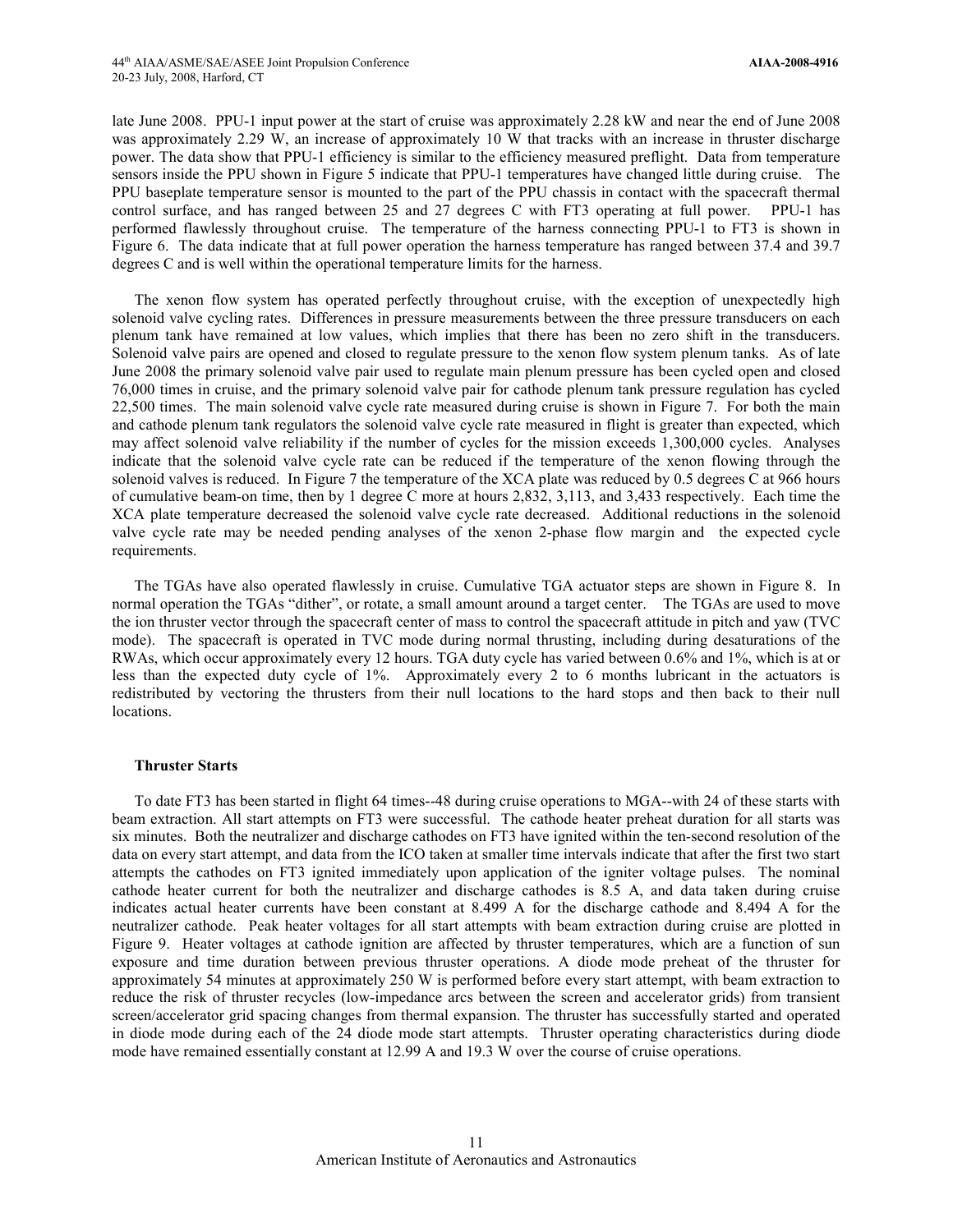# **Thruster Operation in Cruise**

As of late June 2008 FT3 has operated with the discharge on for 3,933 hours and for 3,903 hours with beam extraction. The thruster operating times and xenon used are tabulated in Table 4.

Table 4. Thruster Operating Times and Xenon Consumption Through mid-June 2008

|                         | All FTs (FT1, FT2, FT3) | FT3 in ICO | FT3 Cruise to late June 08 |
|-------------------------|-------------------------|------------|----------------------------|
| Discharge On-time (hrs) | 3688                    | 223.0      | 3622                       |
| Beam On-time (hrs)      | 3955                    | 213.6      | 3591                       |
| Xenon Consumption (kg)  | 40.3                    |            | 37.3                       |

## **FT3 Performance in Cruise**

Data for FT3 operating at full power during cruise are shown in Table 5 and Figures 10-16. Table 15 also includes values from the beginning of life (BOL) throttle table. Thruster operation was very stable throughout all of cruise to date--almost 3,700 hours of operation at full power--except for the changes noted below. At full power operation the nominal neutralizer current is 1.5 A, the beam current is 1.76 A, and the accelerator grid voltage is - 200 V. During cruise the neutralizer current has been nearly constant at 1.499 A, the beam current has been nearly constant at 1.756 A, and the accelerator grid voltage has been -199.94 V.

|                              |             | Beam                    | Accel. |        | Discharge |                         | Neutralizer |       | PPU   |       |        |       |
|------------------------------|-------------|-------------------------|--------|--------|-----------|-------------------------|-------------|-------|-------|-------|--------|-------|
|                              |             |                         |        |        |           |                         | Disch       |       |       | Input | Output |       |
|                              | $J_{\rm B}$ | $\mathsf{V}_\mathsf{B}$ | $J_A$  | $V_A$  | $J_D$     | $\mathsf{V}_\mathsf{D}$ | Loss        | $J_D$ | $V_D$ | Power | Power  | Eff.  |
|                              | (A)         | (V)                     | (A)    | (V)    | A)        | (V)                     | eV/ion)     | (A)   | (V)   | (W)   | (W)    |       |
| Throttle<br><b>Table BOL</b> | 1.76        | 1100                    | 7.05   | $-200$ | 12.37     | 25.5                    | 180         | 1.5   | 14.54 | 2483  | 2275   | 0.924 |
| Initial<br>Checkout          | 1.756       | 1100                    | 4.59   | $-200$ | 13.09     | 25.0                    | 186.0       | 1.5   | 13.9  | 2435  | 2282   | 0.937 |
| Start of<br>Cruise           | 1.756       | 1100                    | 6.1    | $-200$ | 13.7      | 24                      | 187         | 1.5   | 12.75 | 2457  | 2275   | 0.926 |
| Cruise-June<br>08            | 1.756       | 1100                    | 6.65   | $-200$ | 14.3      | 23.8                    | 194         | 1.5   | 11.5  | 2474  | 2286   | 0.924 |

Table 5. Thruster Operating Characteristics During the First 6 Months of Cruise

The accelerator grid current is plotted in Figure 10. The accelerator grid current increased during the first 1,700 hours of operation at full power and leveled off to about 6.6 mA after that. This is unlike the behavior of the accelerator grid impingement current noted in the Extended Life Test (ELT) [14], which started at a higher level and then decreased over a period of approximately 1,500 hours to approximately 6.5 mA after that. It appears from ground testing that the higher values of the accelerator grid current are due to hole cusp wear that decreases over time as the cusps are eroded away. The accelerator grid current behavior observed during cruise is not understood at this time, especially given the data on discharge loss that are discussed below. There has been no indication from flight telemetry of electron backstreaming. Recycles as a function of cumulative operating time are shown in Figure 11. A total of 43 recycles on FT3 operating at full power for 3,300 hours has occurred during cruise. The data indicate that the low recycle rate of approximately one recycle per 77 hours is unchanged over cruise. Most recycles occurred well after the start of beam extraction, indicating that debris accumulated as part of the ATLO process was still being cleared.

The neutralizer voltage, plotted in Figure 12, has decreased by almost 2 V since FT3 was first operated at full power and 1.3 V since the start of cruise. The neutralizer voltage decreased by 0.5 V in the ELT [14] over a similar time period. Neutralizer voltage changes may be related to improved cathode conditioning over time. A plume mode detection circuit in the PPU converts variations in the alternating current (AC) component of the neutralizer voltage to a direct current (DC) voltage, shown in Figure 13. The plume mode voltage increases to approximately 6 V during the first approximately 30 seconds after cathode ignition, then decreases to approximately 1 V during normal neutralizer operation. The plume mode circuit voltage is monitored continuously to evaluate the health of the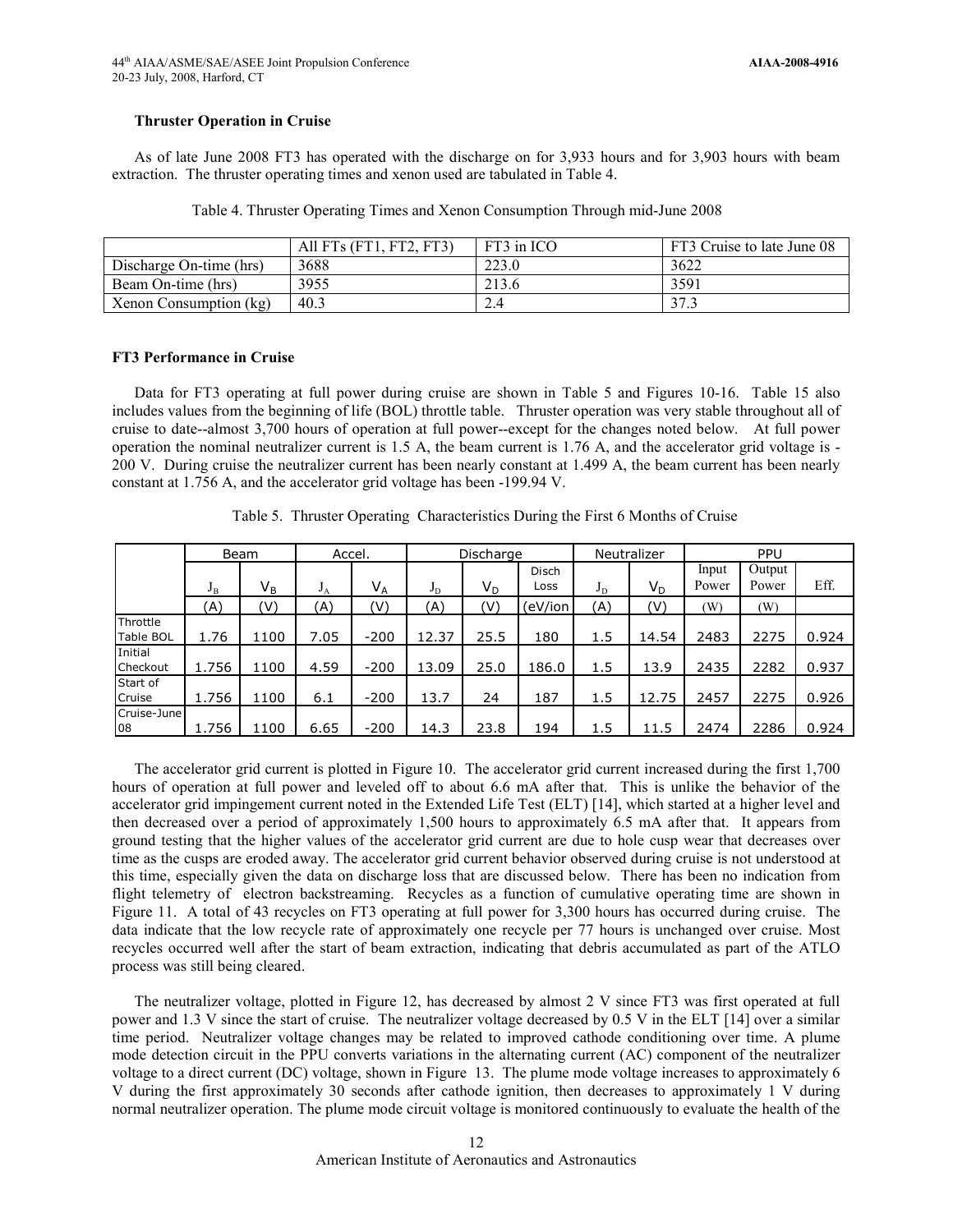neutralizer. Data for the voltage between the spacecraft ground and neutralizer common are shown in Figure 14. Values for neutralizer common voltage in this figure are the values averaged over the complete run for that week and are not the peak values of neutralizer common voltage that can occur on thruster starts. Neutralizer common voltage is affected by the spacecraft attitude to the sun and thruster aging.

Discharge current and voltage are shown in Figure 15; the discharge voltage data do not include drops across the harness between FT3 and PPU-1, which could be as much as 10 W in power. Over the last 2,600 hours of cruise the discharge current has been trending upward at a rate of approximately 0.08 A per 1,000 hours (khr), and the discharge voltage has been trending downward after increasing during the first 1,000 hours of operation in cruise at full power. The discharge loss for cruise is plotted in Figure 16. The discharge loss increased over the first 1,100 hours of operation in cruise, an expected event due to enlargement of the grid holes, and has remained essentially constant since that time. The discharge loss at the start of cruise is greater compared to the discharge loss measured during acceptance testing and during the ICO.

#### **Thrust Measurements and Roll Torque**

Direct thrust measurements were obtained during the ICO using changes in the Doppler shift of the radio signal from the spacecraft. During cruise thrust levels developed by the IPS are reconstructed from measurements of the spacecraft's velocity and location made between the approximately seven day thrusting arcs. Uncertainty in these thrust reconstructions is a function of the location of the spacecraft and thrust direction with respect to Earth, the presence and lack of thrusting and thrust variability over time, the ability to correct for solar pressure, effects from the RCS, pointing errors, the tracking precision of the Deep Space Network, and the number of thrust arcs included in the orbit determination process (personal communication from Ian Roundhill, June 10, 2008) . Calculations for thrust during cruise from the Dawn navigation team are shown in Table 6. Uncertainty  $(1-\sigma)$  for all thrust estimates is better than  $\pm 0.4$  mN. Calculated thrust values are close to but slightly less than the thrust measured on FT3 operating at full power during the ICO [16] and are well within the preflight expected value of  $91.0 \pm 1.65$  mN. The thrust levels appear to be fairly constant throughout cruise. For mission modeling and future orbit determinations the worst-case thrust for FT3 (89.7 mN) is assumed, so the in-flight performance for FT3 provides margin to the mission in the form of missed thrust days and xenon.

| Thrust Arc Date | Reconstructed |
|-----------------|---------------|
|                 | Thrust        |
|                 | (mN)          |
| 01/24/08        | 91.2          |
| 02/08/08        | 91.4          |
| 02/26/08        | 91.2          |
| 03/20/08        | 91.2          |
| 04/07/08        | 91.1          |
| 04/14/08        | 91.1          |
| 05/07/08        | 91.0          |
| 05/13/08        | 91.0          |

Table 6. Reconstructed Thrust During Cruise

The Dawn requirement for roll torque is 60  $\mu$ N-m at any thruster power level. During the ICO of FT3 the roll torque was measured to be 59  $\mu$ N-m [16]; at the start of cruise operations the roll torque determined from RWA data was measured to be 52.3  $\mu$ N-m and has continued to decrease during cruise operations. Roll torque is plotted in Figure 17 as a function of cumulative xenon used during cruise; the magnitude for roll torque appears to be linear with the amount of xenon processed. It is possible that there is a systematic thrust vector pointing error resulting in a torque about the thruster axis that is changing as the spacecraft's center of mass shifts with xenon use. It is also possible that the change in roll torque observed during cruise is due to changes in alignment of the accelerator grid to the screen grid, but there is no evidence, such as changes in accelerator grid impingement current, to indicate the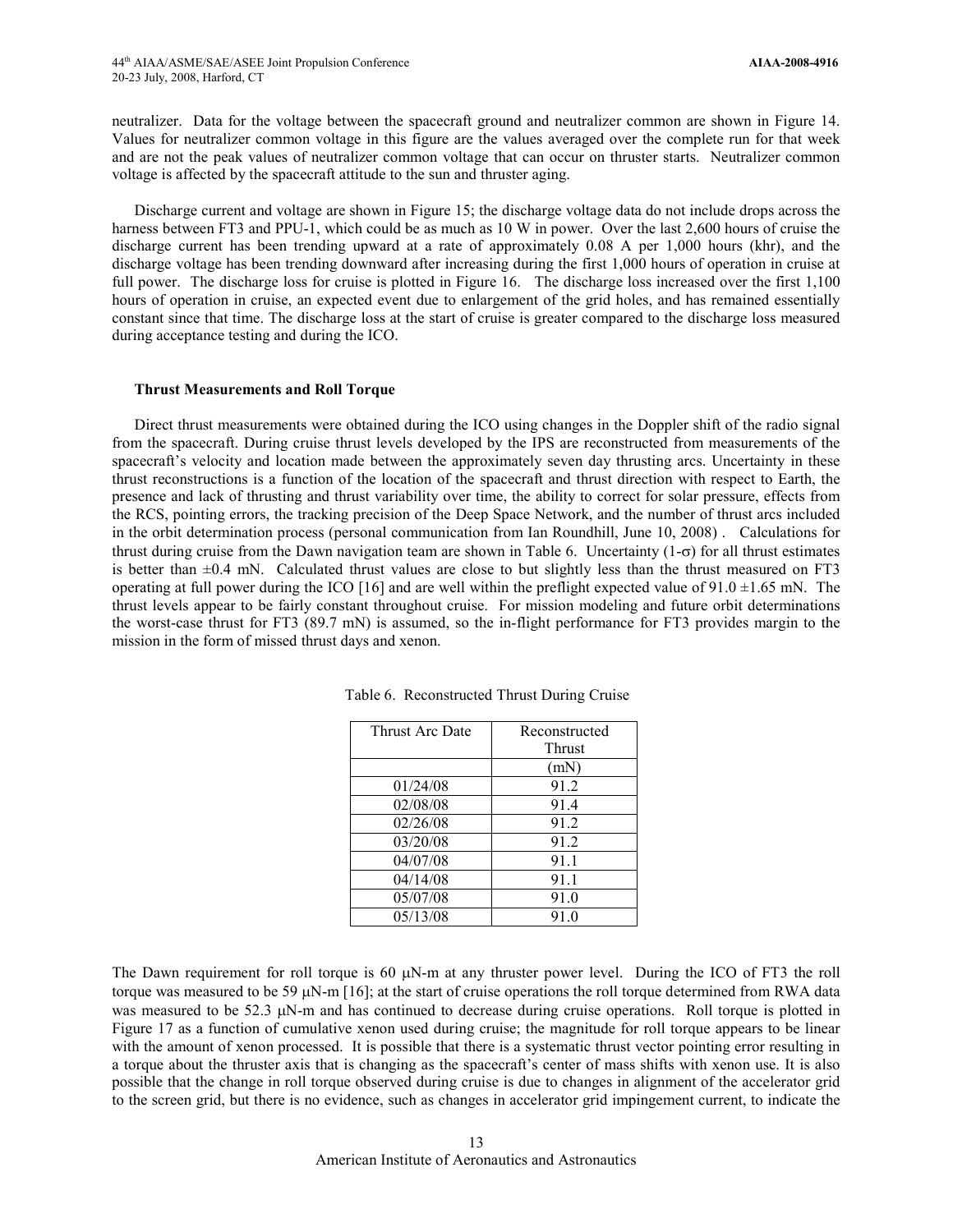grid hole alignments are changing. During the ICO when the roll torque was measured for FT1 only 0.8 kg of xenon had been processed by the IPS, and FT1 has not been operated since that time, Operation of FT1 in future cruise operations is an opportunity to distinguish between these two possibilities (personal communication from J. Brophy, June 2008).



Figure 4. High voltage solar array power to PPU-1



Figure 5. PPU-1 internal sensor temperatures with FT3 at full power operation.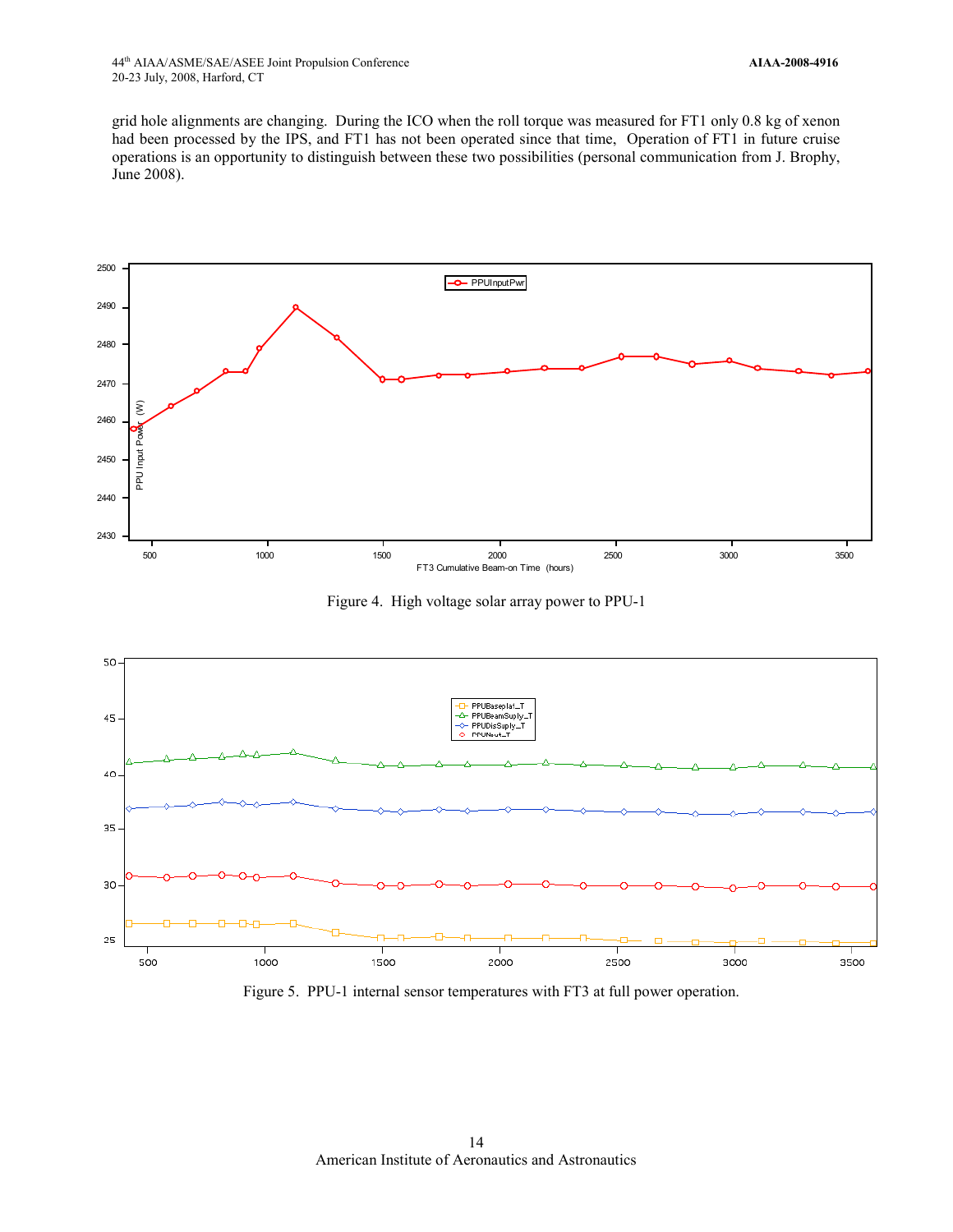





American Institute of Aeronautics and Astronautics 15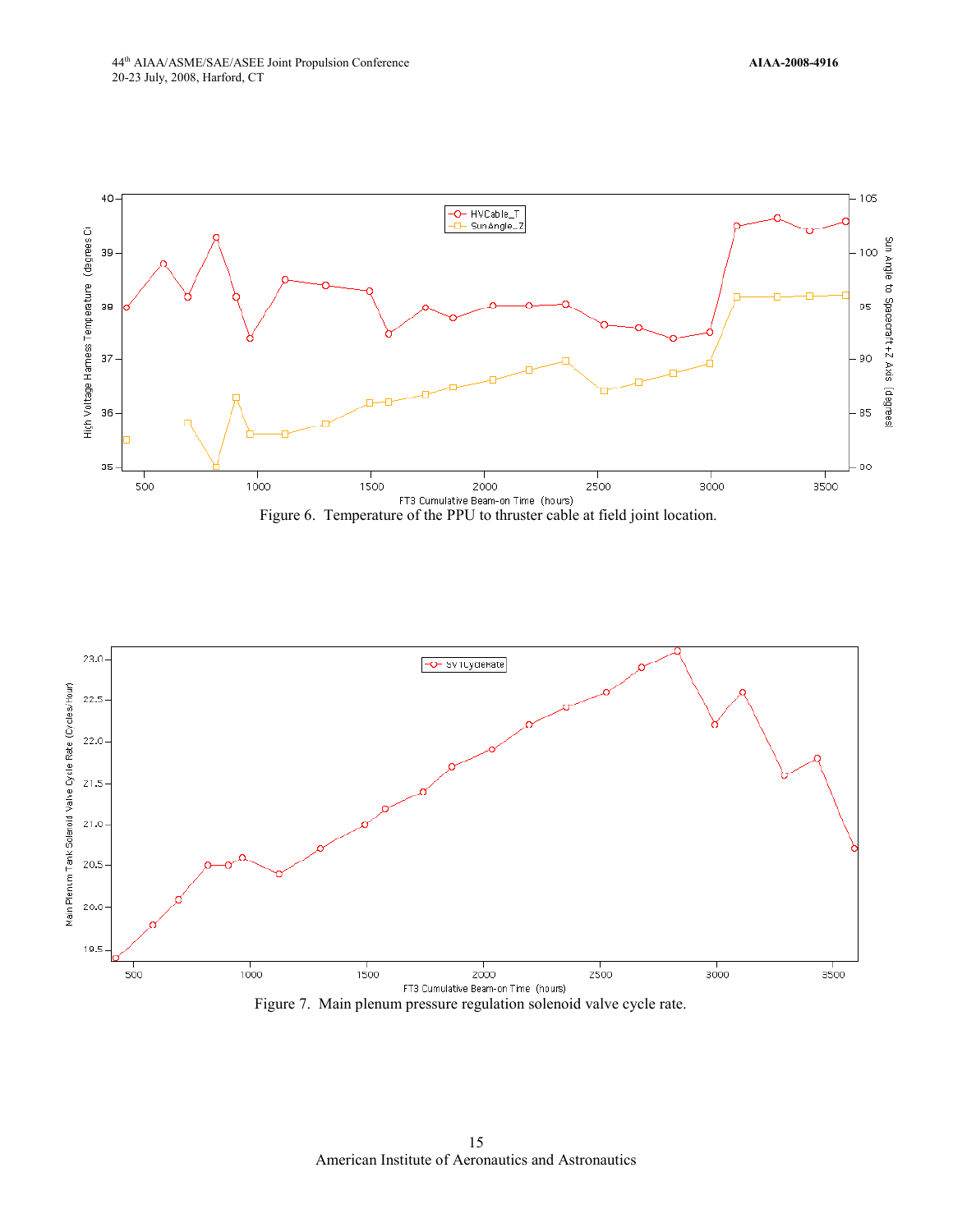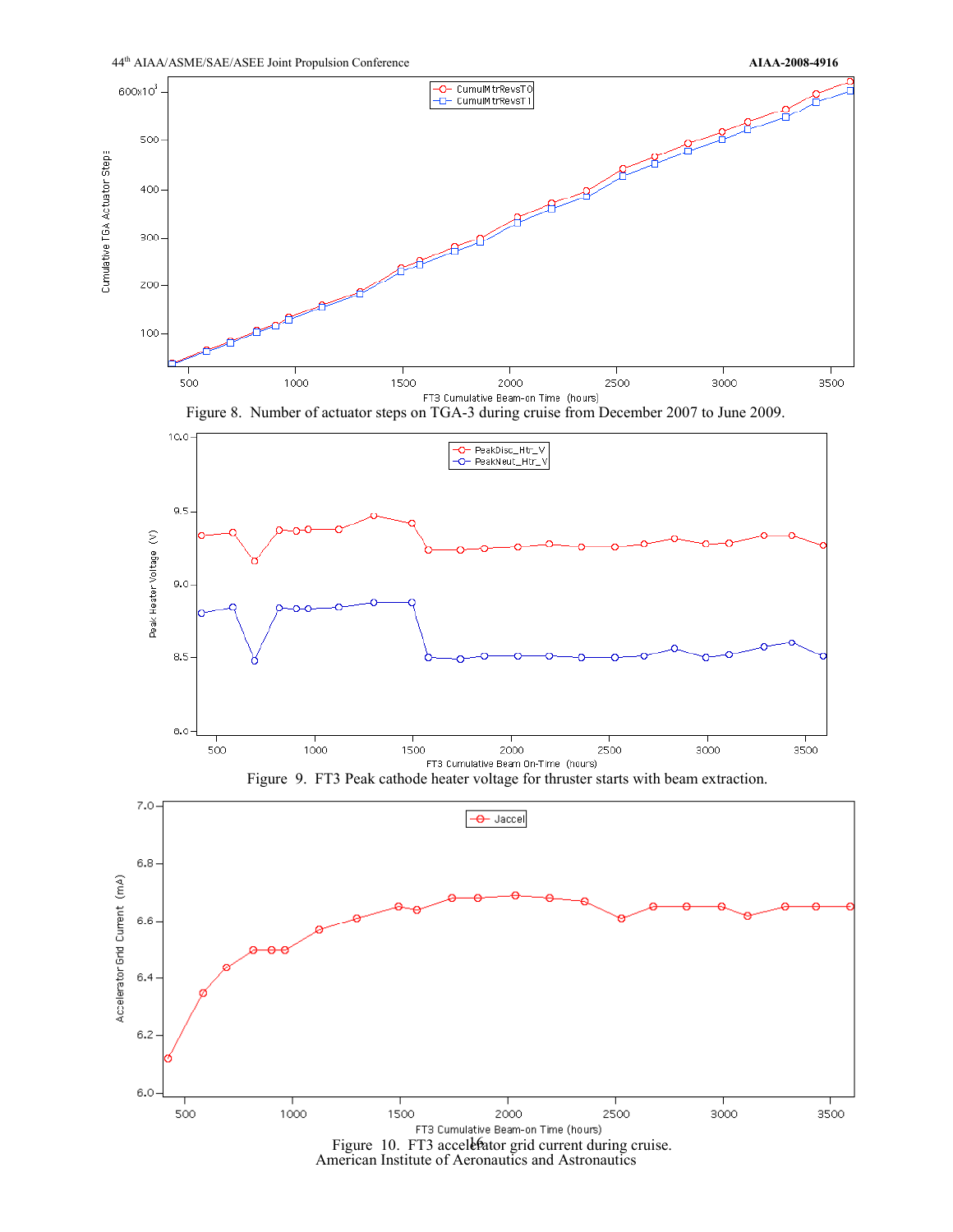44th AIAA/ASME/SAE/ASEE Joint Propulsion Conference **AIAA-2008-4916** 20-23 July, 2008, Harford, CT



Figure 11. Recycles during cruise with FT3 operating at full power. The recycle rate is app. one recycle per 77 hours.



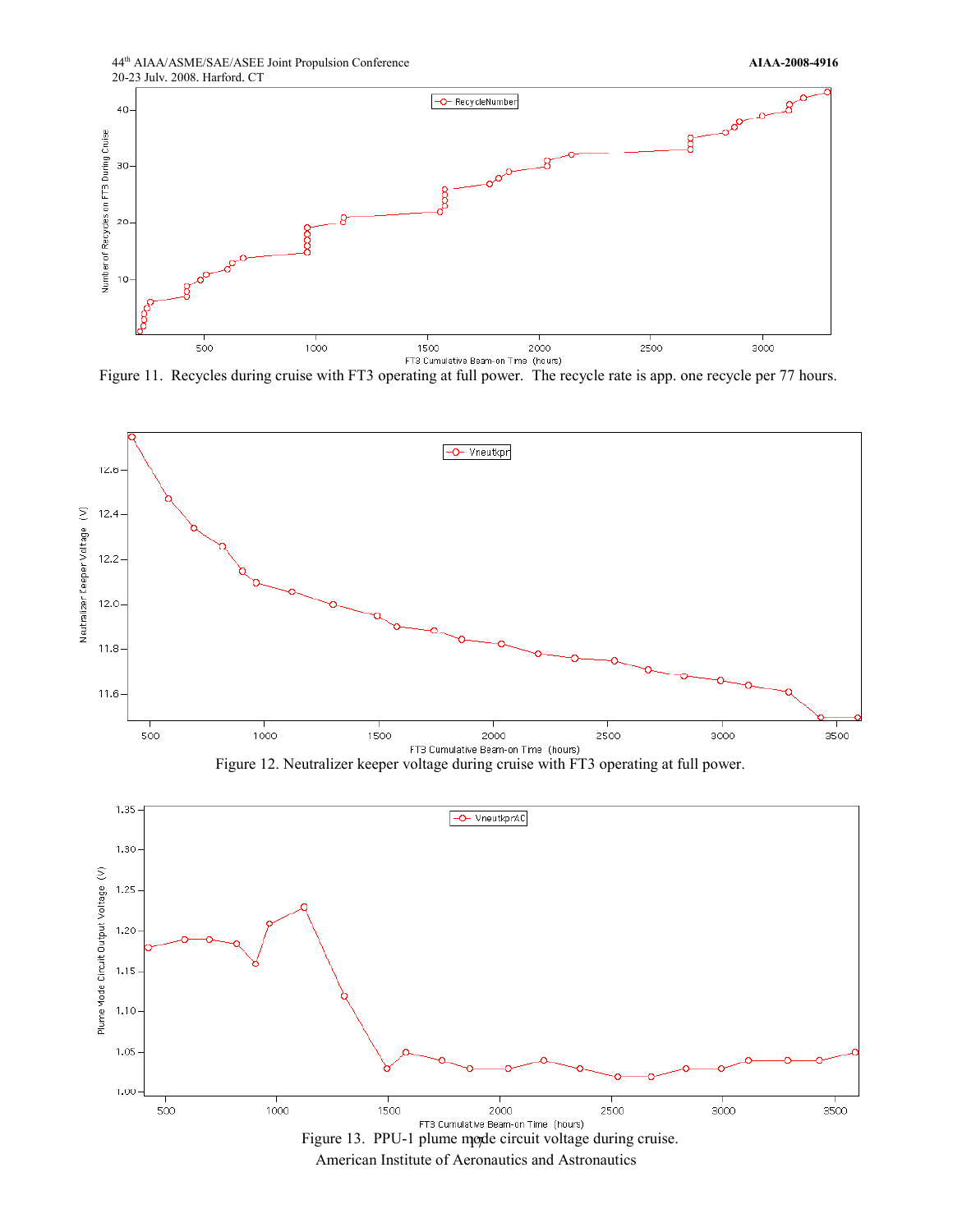

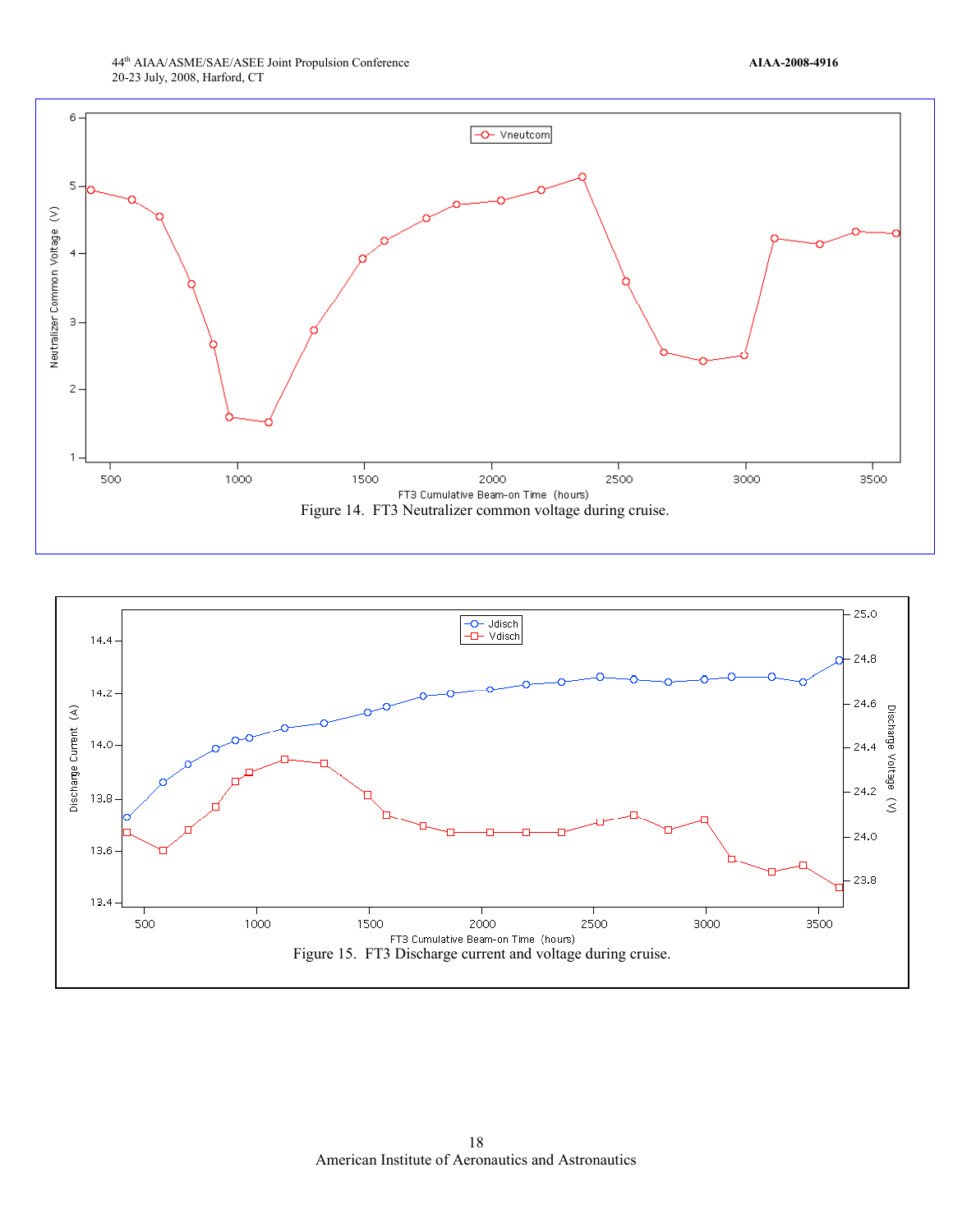

American Institute of Aeronautics and Astronautics 19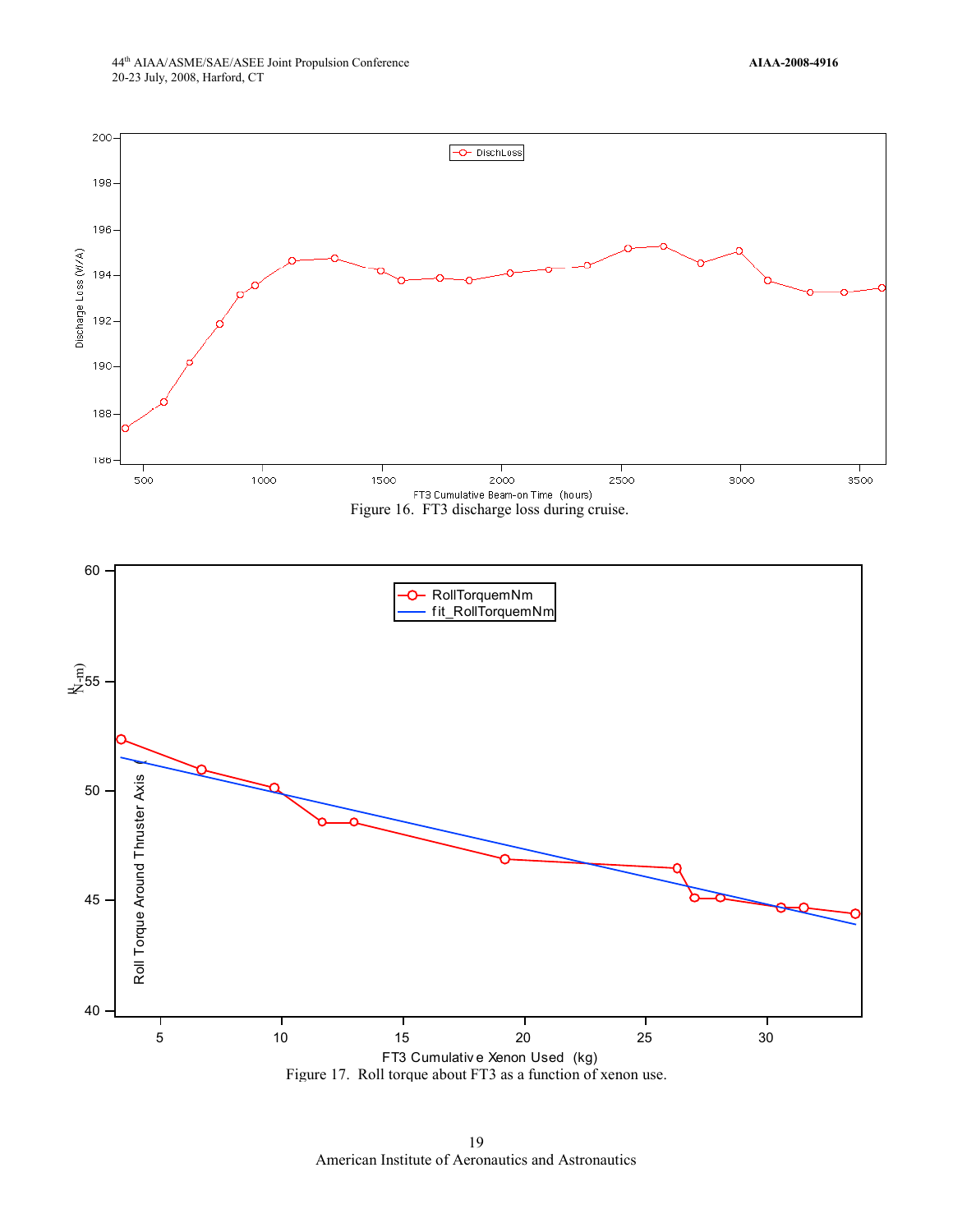#### **III. Conclusion**

The Dawn mission will use an ion propulsion system for heliocentric transfer to the asteroid Vesta and the minor planet Ceres, and for science maneuvers upon arrival. The first 80 days after launch were dedicated to the initial checkout of the spacecraft and the ion propulsion system prior to the initiation of thrusting for the heliocentric transfer to Vesta. The Dawn ion propulsion system completed the initial checkout with all hardware operating as expected with some minor exceptions. Deterministic thrusting for cruise began on December 17, 2007, with a planned Mars flyby in February 2009. The Dawn ion propulsion system has operated almost flawlessly throughout cruise to date, accumulating almost 4,000 hours of beam-on time that resulted in almost 1 km/s of ∆-V to the spacecraft. All the IPS components--the FTs, DCIUs, PPUs, XCA, and TGAs—have operated as expected. The thruster performance characteristics were similar to performance characteristics measured in the thruster acceptance tests. The solenoid valve cycle rates were greater than expected but are not a threat to the successful completion of the mission. Thrust values measured on each thruster during the ICO and on FT3 during cruise were close to expected values. Deterministic thrusting at full power will continue through November 2008, leading to a Mars flyby in February 2009 and a Vesta rendezvous in 2011.

# **Acknowledgments**

The authors thank the many individuals at the organizations that contributed to the success of the Dawn mission. These organizations are, in no special order: UCLA, JPL, Orbital Sciences Corporation, Glenn Research Center, L3, Moog, Carlton Technologies, Starsys, and Launch Alliance Services. This research was carried out, in part, at the Jet Propulsion Laboratory, California Institute of Technology, under a contract with the National Aeronautics and Space Administration.

# **References**

1 Rayman, M.D., The Successful Conclusion of the Deep Space One Mission: Important Results Without a

Flashy Title, *Space Technology* 23, Nos. 2-3, p. 185 (2003)<br><sup>2</sup> Darnon, Franck et al., "An Overview of Electric Propulsion Activities in France," AIAA-2007-5165, 43rd<br>AIAA/ASME/SAE/ASEE Joint Propulsion Conference & Exhib

Kimiya Komurasaki, Kimiya and Kuninaka, Hitoshi, "An Overview of Electric Propulsion Activities in Japan," AIAA-2007-5166, 43rd AIAA/ASME/SAE/ASEE Joint Propulsion Conference & Exhibit, 8-11 July, 2007, Cincinnati, Ohio. 4

http://discovery.nasa.gov/

<sup>5</sup>Brophy, John R. et al., "Development and Testing of the Dawn Ion Propulsion System-", AIAA-2006-4319, 42nd AIAA/ASME/SAE/ASEE Joint Propulsion Conference and Exhibit, 9-12 July 2006, Sacramento, Ca.

6 Rayman, Marc D., Fraschetti, Thomas.C., Raymond, Carol A., and Russell, Christopher T., "Dawn: A mission in development for exploration of main belt asteroidsVesta and Ceres", Acta Astronautica 58 (2006), 605-616.

C.T. Russell, et al., "Dawn: A Journey in Space and Time", Planetary and Space Science 52 (2004) 465–489. 8 <http://www.orbital.com/> Star- Bus Fact Sheet

<sup>9</sup>Brophy, John R., Rayman, Marc D., and Pavri, Bettina, "Dawn-An Ion-Propelled Journey to the Beginning of the Solar System", paper 2.0406, IEEE Aerospace Conference, Big Sky, Montana, march 1-8, 2008.

<sup>10</sup>Brophy, John R., et al., "Implementation of the Dawn Ion Propulsion System," AIAA 2005-4071, 41st

AIAA/ASME/SAE/ASEE Joint Propulsion Conference & Exhibit, 10-30 July, 2005, Tucson, Arizona.<br><sup>11</sup>Brophy, John R. at al., "The Dawn Ion Propulsion System-Getting to Launch," IEPC-2007-083, presented at the 30<sup>th</sup> Internatio

 $12$ Polk, James E. et al., "Validation of the NSTAR Ion Propulsion System on the Deep Space One Mission: Overview and Initial Results", AIAA-99-2274, 35<sup>th</sup> AIAA/ASME/SAE/ASEE Joint Propulsion Conference and Exhibit, 20-24 June 1999, Los Angeles, Ca.

<sup>13</sup>Rawlin, Vincent K. et al., "An Ion Propulsion System for NASA's Deep Space Missions", AIAA-99-4612, AIAA Space Technology Conference and Exposition, 28-30 September 1999, Albuquerque, NM.<br><sup>14</sup>Sengupta, Anita et al., "The 30,000-hour Extended-Life Test of the Deep Space 1 Flight Spare Ion Thruster,"

NASA/TP 2004-213391, March 2005.

<sup>15</sup>Brophy, John R., "Propellant Throughput Capability of the Dawn Ion Thrusters", IEPC-2007-083, presented at the 30<sup>th</sup> International Electric Propulsion Conference, September 17-20, 2007, Florence, Italy.